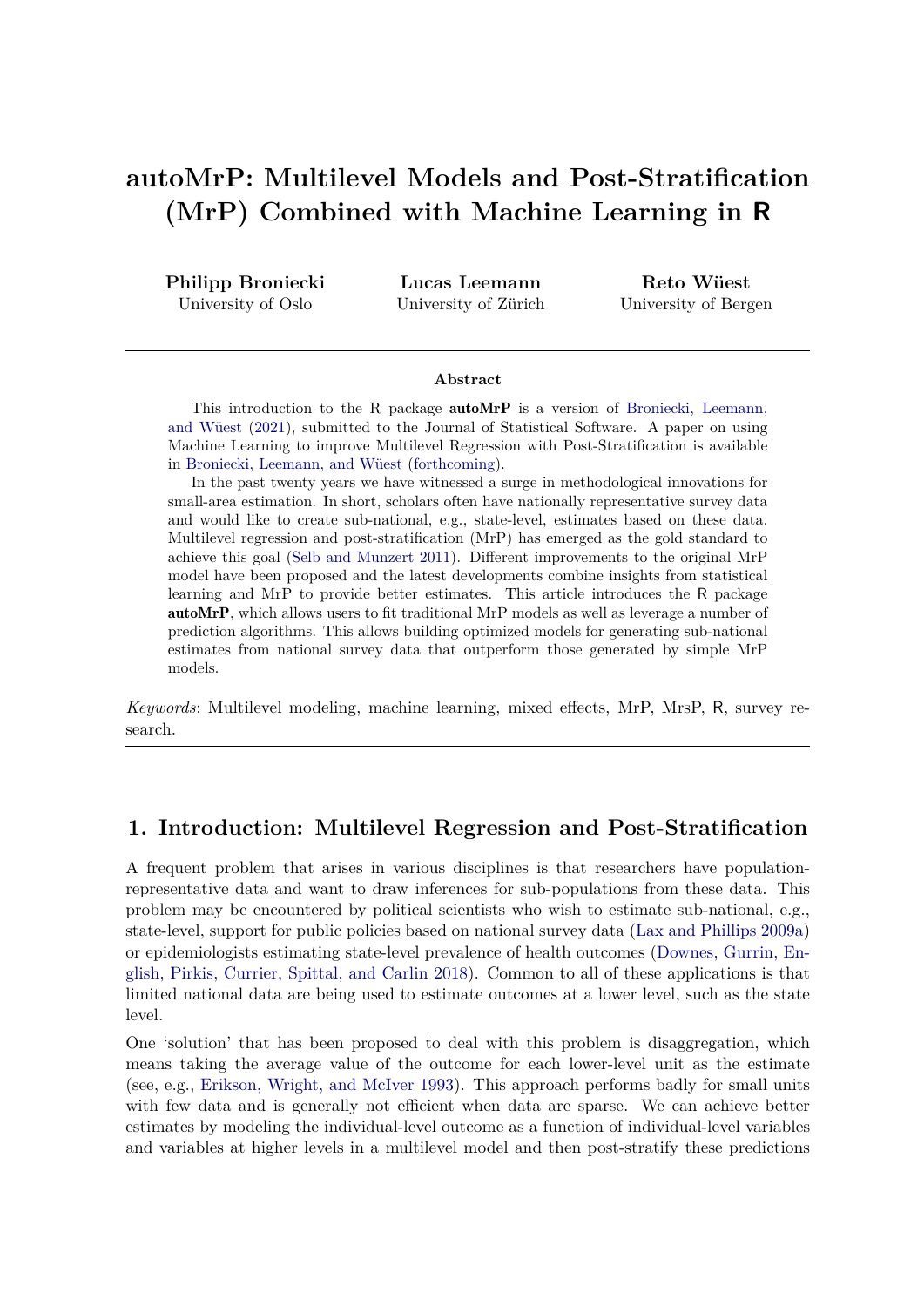[\(Gelman and Little 1997;](#page-18-4) [Warshaw and Rodden 2012;](#page-20-1) [Lax and Phillips 2009b\)](#page-19-1).

[Gelman and Little](#page-18-4) [\(1997\)](#page-18-4) propose a procedure, multilevel regression and post-stratification (MrP), that allows researchers to model an individual outcome as a function of individual-level variables as well as variables at higher levels, e.g., the state or regional level. Based on the multilevel model researchers can create predictions for all demographic-geographic ideal types (defined as the combinations of the values of individual-level variables and sub-national units) and then weigh these predictions by the frequency of the ideal types within the sub-national units. Since the publication of this article many studies have demonstrated the superiority of MrP over disaggregation (see, e.g., [Warshaw and Rodden 2012;](#page-20-1) [Lax and Phillips 2009b;](#page-19-1) [Leemann and Wasserfallen 2017;](#page-19-2) [Hanretty, Lauderdale, and Vivyan 2018\)](#page-19-3).

Recently, a number of contributions have shown how common models from the statistical learning literature can be fruitfully employed to improve MrP [\(Bisbee 2019;](#page-18-5) [Ornstein 2020b;](#page-20-2) [Broniecki](#page-18-1) *et al.* [forthcoming\)](#page-18-1). In this article we present our approach proposed in [Broniecki](#page-18-1) *[et al.](#page-18-1)* [\(forthcoming\)](#page-18-1) and the autoMrP package implementing this approach. The autoMrP package allows users to harvest the fruits of combining the standard MrP model with statistical learning algorithms to create improved prediction models.

#### **1.1. Standard Multilevel Regression and Post-Stratification (MrP)**

MrP relies on national survey data to estimate outcomes, e.g., public opinion about government policy, in sub-national units. MrP is carried out in two steps. First, we fit a multilevel model to the survey data. If we are interested in estimating public support for a specific policy, *Y* , at the sub-national level, we can fit a multilevel probit model as follows:

<span id="page-1-0"></span>
$$
Pr(y_i = 1) = \Phi\left(\beta_0 + \mathbf{x}_{n[i]}^T \boldsymbol{\beta} + \alpha_{j[i]}^{cluction} + \alpha_{k[i]}^{gender} + \alpha_{m[i]}^{age} + \alpha_{n[i]}^{unit}\right),
$$
  
\n
$$
\alpha_j^{eduction} \sim N(0, \sigma_{eduction}^2), \text{ for } j = 1, ..., J,
$$
  
\n
$$
\alpha_k^{gender} \sim N(0, \sigma_{gender}^2), \text{ for } k = 1, ..., K,
$$
  
\n
$$
\alpha_m^{age} \sim N(0, \sigma_{age}^2), \text{ for } m = 1, ..., M,
$$
  
\n
$$
\alpha_n^{unit} \sim N(0, \sigma_{unit}^2), \text{ for } n = 1, ..., N.
$$
 (1)

The model includes a set of random effects, here shown for *J* education groups, *K* gender groups, *M* age categories, and *N* sub-national units. In addition, there is a matrix of predictor variables **X** that vary across the sub-national units. Each combination of education, gender, age category, and sub-national unit provides a unique demographic-geographic ideal type. We can now think of society as consisting of these different ideal types.

In a second step, we can calculate the predicted support of each ideal type for the policy based on the estimates in [Equation 1.](#page-1-0) An ideal type's estimated support is denoted by  $\hat{\pi}_{jkmn}$ . To produce an estimate of the policy support in state *n*, we calculate the weighted average of  $\hat{\pi}_{ikmn}$ , where the weights are determined by how prevalent the ideal types are in the population of state *n*. Since the predictions are not linear in the random effects, we need to know the joint distribution of education, gender, and age in each unit for which we want to obtain an estimate of the public's support for the policy. We calculate the weighted average policy support according to the prevalence of the ideal types in state *n* as follows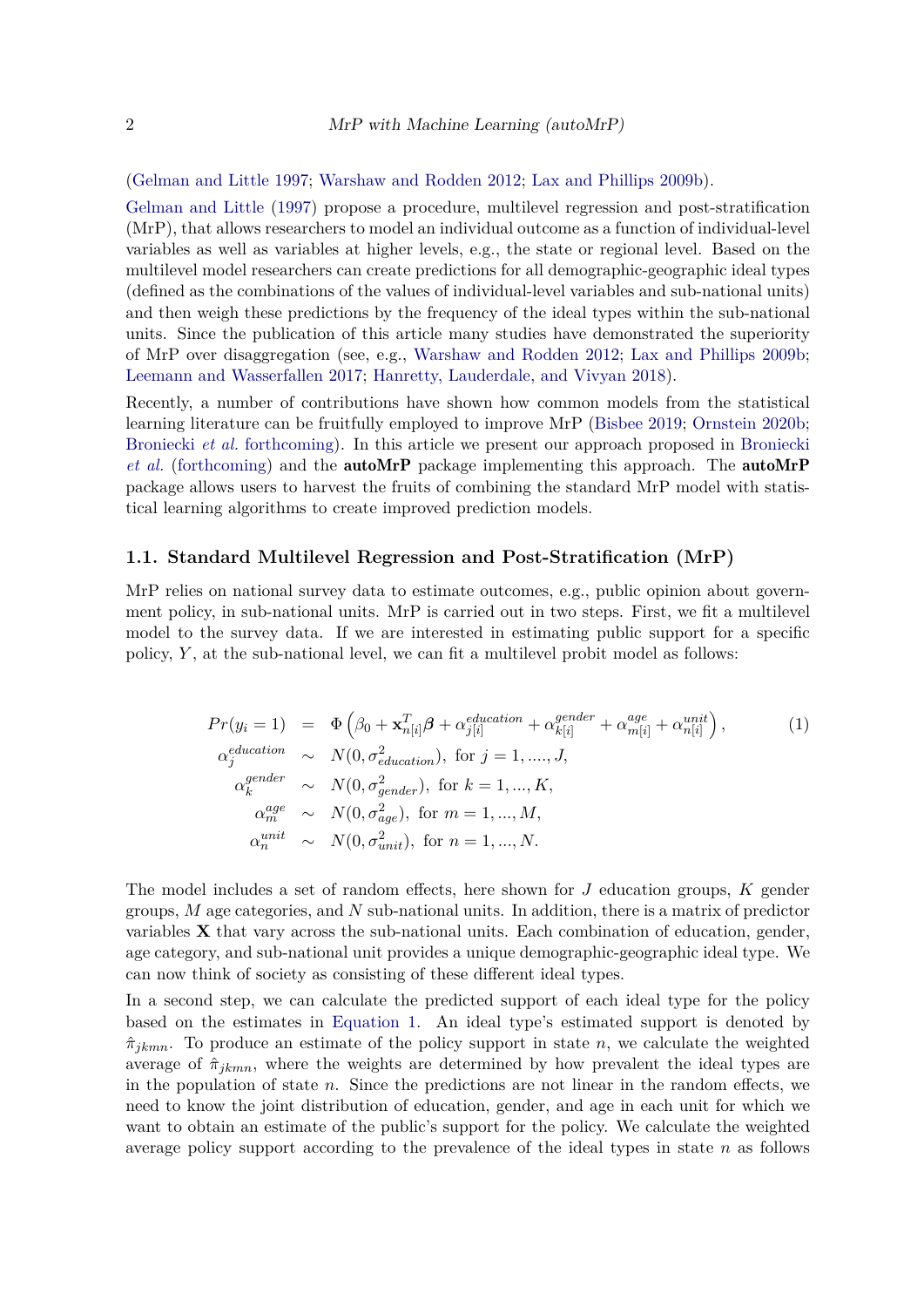(demographic ideal types in state  $n$  are here indexed by  $g$ ):

$$
\hat{\pi}_n = \frac{\sum_{g=1}^G \hat{\pi}_{gn} N_{gn}}{\sum_{g=1}^G N_{gn}}.
$$
\n
$$
(2)
$$

Using MrP to generate an estimate for  $\pi_n$  has been shown to outperform other alternatives (e.g., [Lax and Phillips 2009b;](#page-19-1) [Warshaw and Rodden 2012;](#page-20-1) [Leemann and Wasserfallen 2020\)](#page-19-4). MrP has been used successfully in the US (e.g., [Lax and Phillips 2012\)](#page-19-5), Germany (e.g., [Selb](#page-20-0) [and Munzert 2011\)](#page-20-0), the UK (e.g., [Claassen and Traunmüller 2018;](#page-18-6) [Hanretty](#page-19-3) *et al.* [2018\)](#page-19-3), and Switzerland (e.g., [Leemann and Wasserfallen 2016\)](#page-19-6) among other countries.

#### **1.2. Improvements to the Standard MrP Approach**

Since the introduction of the standard MrP approach authors have suggested various ways of improving its prediction performance. [Ghitza and Gelman](#page-18-7) [\(2013\)](#page-18-7) propose to include interactions of random effects to provide the model with more flexibility, which in turn provides more precise estimates for different ideal types. [Selb and Munzert](#page-20-0) [\(2011\)](#page-20-0) show that if there are many sub-national units, such as in the case of legislative elections in Germany, spatially correlated random effects can be included to improve the estimates. Many models are underspecified at the individual level of the response model (see [Equation 1\)](#page-1-0) because there is no joint distribution of demographic variables available, which is needed in the post-stratification step. [Leemann and Wasserfallen](#page-19-2) [\(2017\)](#page-19-2) show how variables for which the joint distribution is unknown can nevertheless be included by creating a synthetic joint distribution.<sup>[1](#page-2-0)</sup>

Finally, there has been some discussion in recent years about leveraging insights from the statistical learning literature for small-area estimation.<sup>[2](#page-2-1)</sup> Several proposals have been made, some of them are published while others are currently working papers [\(Goplerud, Kuriwaki,](#page-18-8) [Ratkovic, and Tingley 2018;](#page-18-8) [Bisbee 2019;](#page-18-5) [Ornstein 2020b;](#page-20-2) [Broniecki](#page-18-1) *et al.* [forthcoming\)](#page-18-1). At a very basic level, all of these papers are similar in that they recognize that MrP is a prediction task and there is value to a principled selection of features and a more flexible selection of the functional form.

#### **1.3. Statistical Learning and Small-Area Estimation**

In a forthcoming paper, we propose an ensemble modeling approach that helps to provide better small-area estimates [\(Broniecki](#page-18-1) *et al.* [forthcoming\)](#page-18-1). We start by recognizing that information enters the standard MrP model via context-level variables, **X**, and individual-level variables. The latter are set up as random effects,  $\alpha$ , which implies that for the coefficients of the individual-level variables there is a form of regularization, albeit a crude one, built into the model. The contextual information **X**, however, is just modeled as fixed effects and hence all the known problems of feature selection, over-fitting, and choice of functional form apply to context-level variables. This challenge is compounded by the fact that context-level

<span id="page-2-0"></span><sup>1</sup>An important contribution, albeit not aiming at improving MrP *per se* but rather using it in combination with item-response theory models to scale ideal points, has been put forward by [Caughey and Warshaw](#page-18-9) [\(2015\)](#page-18-9). This allows [Caughey and Warshaw](#page-18-10) [\(2016\)](#page-18-10) to scale US states from 1936 to 2014 and provide new estimates of states' liberalism.

<span id="page-2-1"></span><sup>2</sup>See [Montgomery and Olivella](#page-19-7) [\(2018\)](#page-19-7) for, to our knowledge, the first application of machine learning methods to small-area estimation and also other applications of statistical learning in the political science survey literature [\(Caughey and Hartman 2017\)](#page-18-11).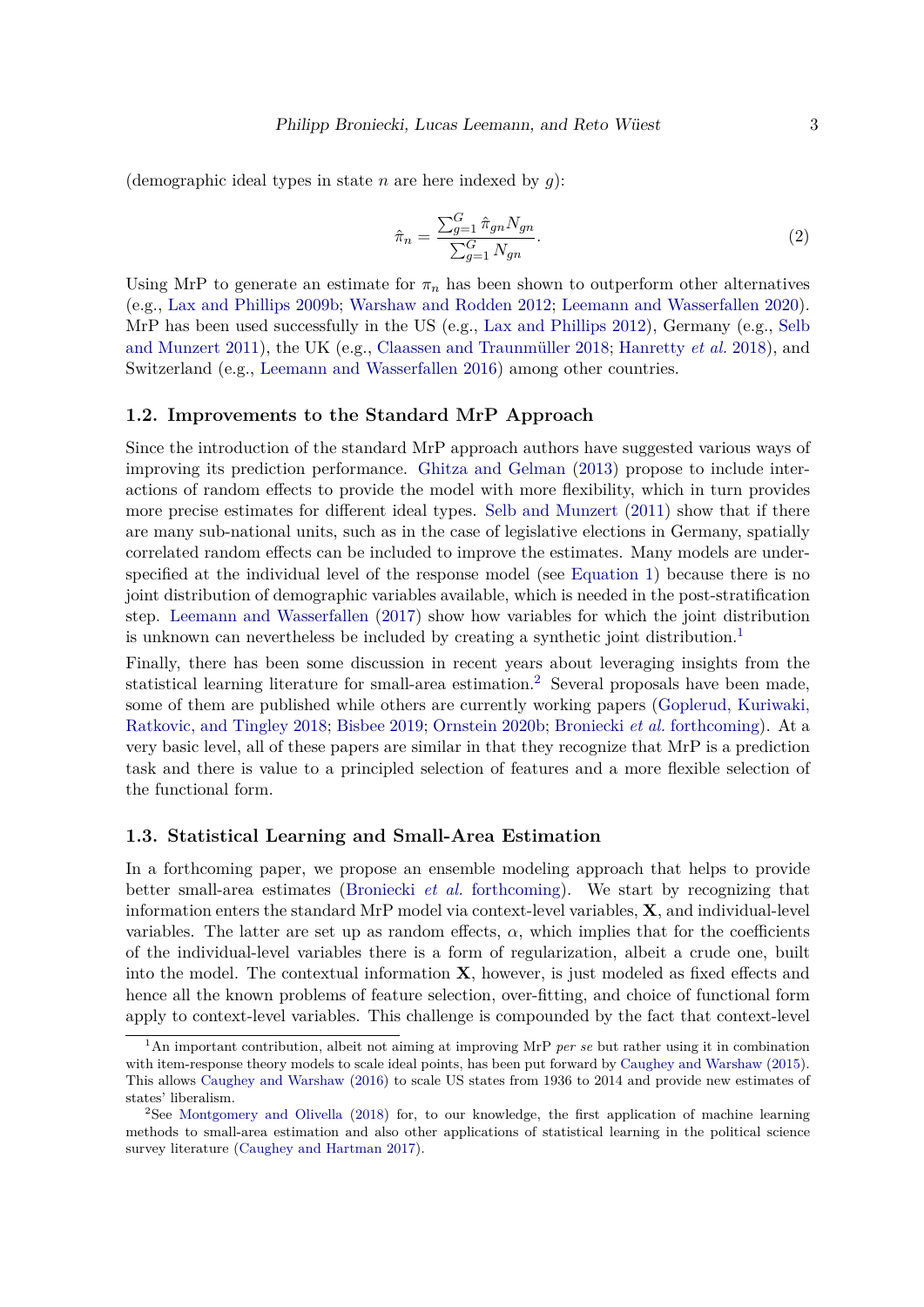variables have been shown by previous research to do the heavy lifting in MrP [\(Warshaw and](#page-20-1) [Rodden 2012\)](#page-20-1). We propose **autoMrP** as a remedy.

Our approach combines five candidate classifiers—multilevel regression with best subset selection of context-level predictors, multilevel regression with principle components of contextlevel predictors (PCA), multilevel regression with L1 regularization (Lasso), gradient tree boosting, and support vector machine—via ensemble Bayesian model averaging (EBMA, [Montgomery, Hollenbach, and Ward 2012\)](#page-19-8) into one final mega-classifier. In [section 3](#page-3-0) we provide more details on this approach.

# **2. Multilevel Regression and Post-Stratification in R**

Thus far, analysts have written their own code to perform MrP since there is no widely used R package available. Some years ago, an R package implementing MrP was created but never fully developed and the package was removed from CRAN in 2012 (see [https:](https://cran.r-project.org/src/contrib/Archive/mrp/) [//cran.r-project.org/src/contrib/Archive/mrp/](https://cran.r-project.org/src/contrib/Archive/mrp/) $)^3$  $)^3$  Primers and replication files have been the main source of how insights on implementation were shared. An early example is the (unpublished) primer by [Kastellec, Lax, and Phillips](#page-19-9) [\(2019\)](#page-19-9), which was updated in 2019 and gathered 50 citations on Google Scholar (verified on July 29th, 2020). Recently, [Leemann](#page-19-4) [and Wasserfallen](#page-19-4) [\(2020\)](#page-19-4) published a handbook chapter containing a step-by-step account as well as a practical example that readers can replicate ([https://github.com/lleemann/MrP\\_](https://github.com/lleemann/MrP_chapter) [chapter](https://github.com/lleemann/MrP_chapter)). Finally, users interested in a Bayesian implementation can also access the primer by [Kennedy and Gabry](#page-19-10) [\(2020\)](#page-19-10) on MrP in rstanarm ([https://cran.r-project.org/web/](https://cran.r-project.org/web/packages/rstanarm/vignettes/mrp.html#mrp-with-rstanarm) [packages/rstanarm/vignettes/mrp.html#mrp-with-rstanarm](https://cran.r-project.org/web/packages/rstanarm/vignettes/mrp.html#mrp-with-rstanarm)).

While these primers offer R code chunks there is as yet no package allowing researchers to freely estimate MrP models.<sup>[4](#page-3-2)</sup> The main purpose of **autoMrP** is to allow users to easily apply the *autoMrP* model [\(Broniecki](#page-18-1) *et al.* [forthcoming\)](#page-18-1), but it also enables the estimation of standard MrP models. This distinguishes it from another recent package, BARP [\(Bisbee](#page-18-12) [2020\)](#page-18-12), which focuses on a specific model based on MrP and Bayesian additive regression trees.<sup>[5](#page-3-3)</sup>

# **3. Illustration of** autoMrP

<span id="page-3-0"></span>In the following, we show how to apply **autoMrP** to a typical survey item and use for our illustration item "CBb01" from the 2008 National Annenberg Election Studies (NAES). We first install the most recent version of the package (currently 0.97) from GitHub.

*devtools::install\_github("retowuest/autoMrP")*

The 2008 NAES survey item CBb01 states "I'm going to read you some options about federal income taxes. Please tell me which one comes closest to your view on what we should be

<span id="page-3-1"></span><sup>&</sup>lt;sup>3</sup>Another exception is the R package swissMrP [\(Leemann 2018\)](#page-19-11), but its usability is very limited as it was mostly created for teaching purposes and is only applicable to Swiss data.

<span id="page-3-3"></span><span id="page-3-2"></span><sup>&</sup>lt;sup>4</sup>See **SRP** for a new package that allows users to estimate MrP models.

<sup>&</sup>lt;sup>5</sup>BARP can also post-stratify other models that are implemented in the SuperLearner package [\(Polley,](#page-20-3) [LeDell, Kennedy, Lendle, and van der Laan 2019\)](#page-20-3).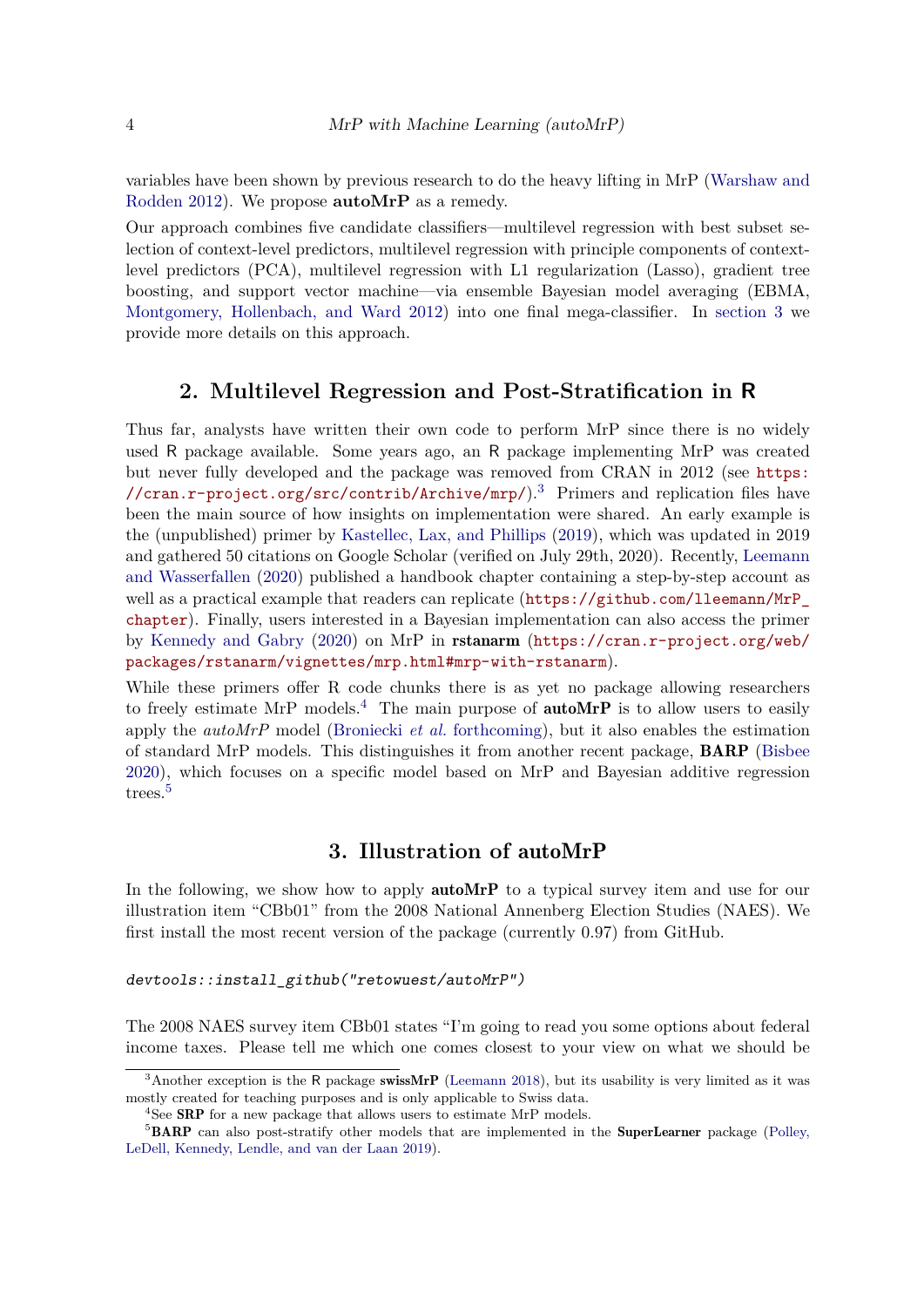doing about federal income taxes: (1) Cut taxes; (2) Keep taxes as they are; (3) Raise taxes if necessary; (4) None of these; (998) Don't know; (999) No answer. Category (3) was turned into a 'raise taxes' response, and categories (1) and (2) were combined into a 'do not raise taxes' response. The original survey data contain 50,483 responses favoring or opposing a tax hike. From these data, we include a sample of 1,500 respondents in **autoMrP** to represent the size of a typical national survey. Our sample is drawn at random with the condition that it includes at least five respondents from each state. The name referring to the object containing the survey data is taxes\_survey and the codebook can be obtained via the help files:

#### *library(autoMrP) ?taxes\_survey*

The dependent variable YES takes the value 1 if an individual supports raising taxes and 0 otherwise. The individual-level variables L1x1, L1x2, and L1x3 represent age, education, and gender-race combinations, respectively, and they are stored as factors. The factor variables state and L2.unit identify the geographical units, i.e., the US states in our survey. Furthermore, the factor region divides US states into the Northeast, Midwest, South, and West.

In addition to the survey data, we require census data to carry out post-stratification. The object name of the census data that accompany the taxation survey data is taxes\_census and the codebook can be obtained via the help files. The census data are structured such that one row represents a combination of the individual-level variables in a given state. For instance, the first row in taxes\_census represents white males aged 18–29 without a high school diploma in Alabama. The variable proportion identifies the proportions of the demographic ideal types in the state populations—hence, in the first row, the proportion of white males aged 18–29 without a high school degree in the population of Alabama—and it is required to post-stratify estimates.

#### **3.1. Multilevel Regression and Post-Stratification in** autoMrP

The standard multilevel regression and post-stratification model can be conveniently estimated with **autoMrP**. Here, we illustrate how to do so using the item on raising taxes.

In our MrP model, we make use of all six context-level variables that are included in the survey data (L2.x1, L2.x2, L2.x3, L2.x4, L2.x5, and L2.x6). These are: (i) *share of votes for the Republican candidate in the previous presidential election*, (ii) *percentage of Evangelical Protestant and Mormon respondents*, (iii) *state percentage of the population living in urban areas*, (iv) *state unemployment rate*, (v) *state share of Hispanics*, and (vi) *state share of whites*. Note that this model over-fits the data and we demonstrate in [subsection 3.2](#page-6-0) that we can outperform it using the machine learning capabilities of autoMrP.

```
mrp_out <- auto_MrP(
  y = "YES",
  L1.x = c("L1x1", "L1x2", "L1x3"),
  L2.x = c("L2.x1", "L2.x2", "L2.x3", "L2.x4", "L2.x5", "L2.x6"),
  L2.unit = "state",
```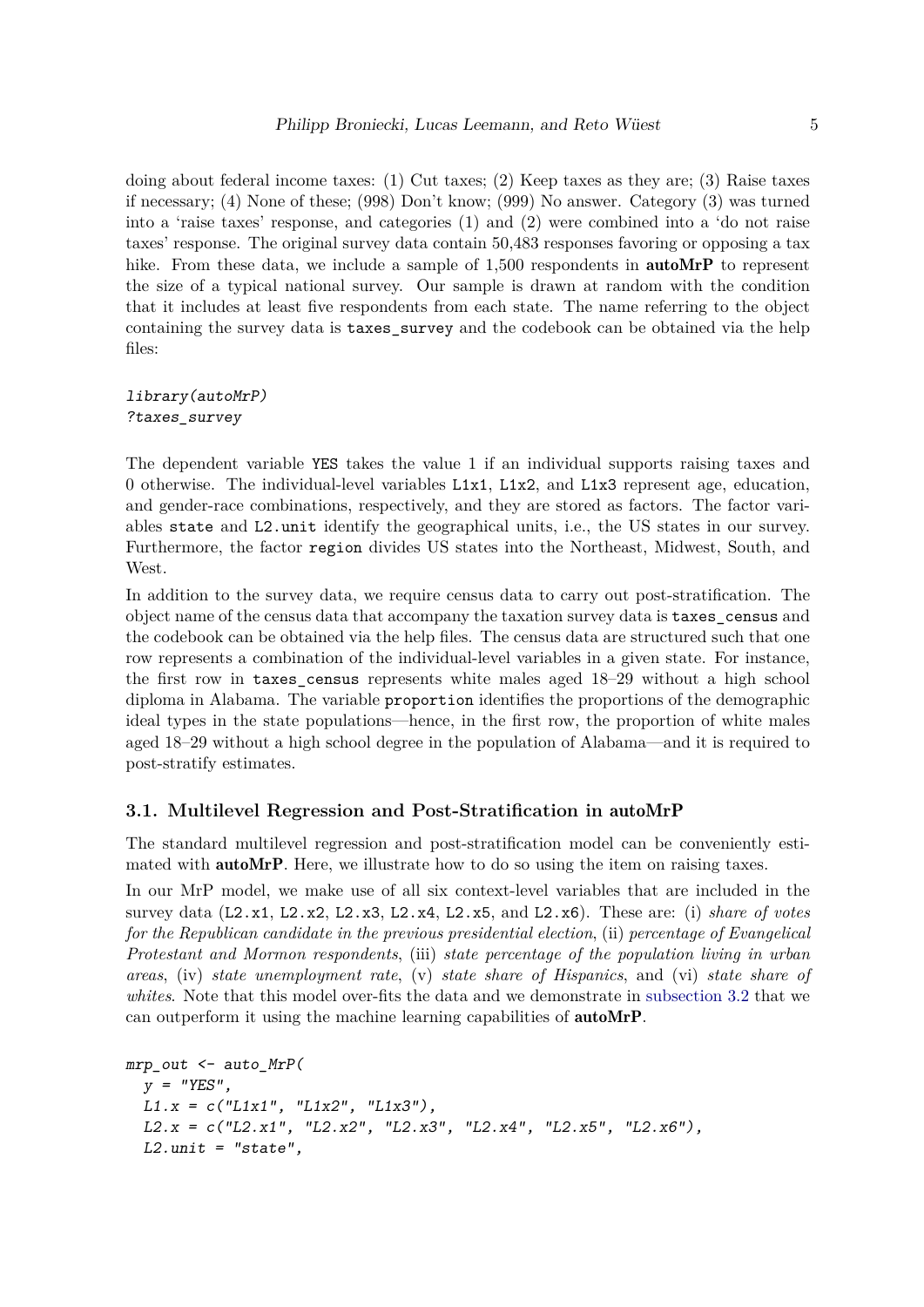```
L2.reg = "region",
bin.proportion = "proportion",
survey = taxes_survey,
census = taxes_census,
ebma.size = 0,
cores = max_cores,
best.subset = FALSE,
lasso = FALSE,
pca = FALSE,
gb = FALSE,
svm = FALSE,
mrp = TRUE
```
In lme4 notation, this function call estimates the following model:

```
YES ~ (1 | L1x1) + (1 | L1x2) + (1 | L1x3) + (1 | region/state) + L2.x1
   + L2.x2 + L2.x3 + L2.x4 + L2.x5 + L2.x6
```
Based on this model, **autoMrP** computes estimates for each ideal type in each state. These estimates are then post-stratified and create the final state-level estimates. We inspect the state-level estimates via the summary() function. Note that summary() returns the first 10 rows by default. To view all state estimates, we would call summary( $mrp_out$ ,  $n = 48$ ).

*summary(mrp\_out)*

# estimates of: mrp state median ------ ------- AL 0.1136 AR 0.1126 AZ 0.2167 CA 0.3106 CO 0.2086 CT 0.2369 DE 0.2259 FL 0.1885 GA 0.1324 IA 0.1905 ... with 38 more rows

In order to estimate only the standard MrP model, we deactivated the machine learning classifiers by setting the classifier arguments best.subset, lasso, pca, gb, and svm to FALSE. The argument mrp controls whether the standard MrP model should be estimated and we hence set it to TRUE. Furthermore, the argument ebma.size is the proportion of the sample

*)*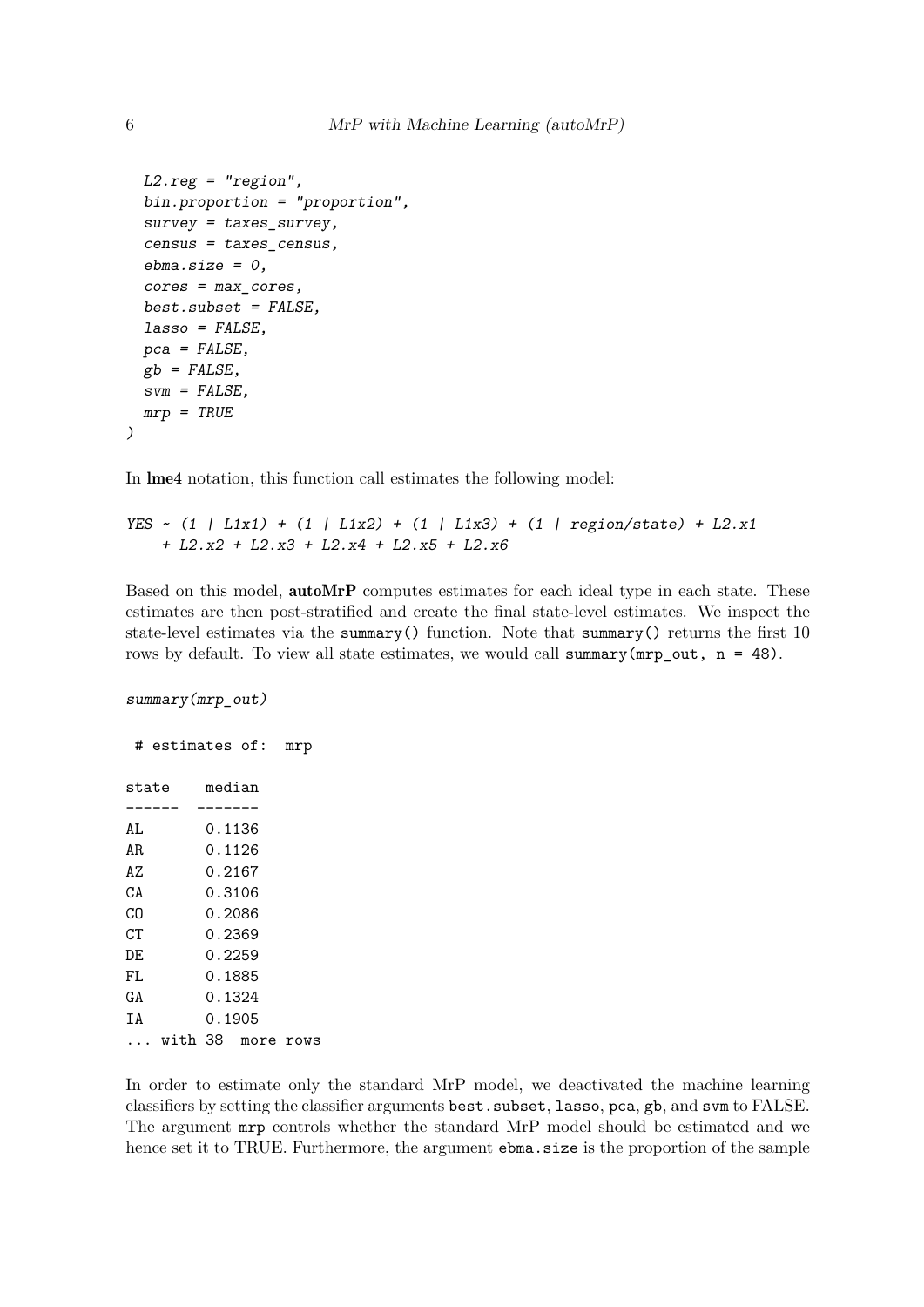that will be used for tuning EBMA. Whenever we use only one classifier, ebma.size should be set to 0 to use all available information to fit the classifier.

#### <span id="page-6-0"></span>**3.2. Improved Predictions with Machine Learning in** autoMrP

In the following, we improve prediction accuracy by estimating state-level opinion using the five machine learning classifiers implemented in **autoMrP** and combining their predictions into an overall prediction via EBMA. We strongly recommend the utilization of parallel processing capabilities to speed up the estimation process. To do so, we first determine how many cores there are available in the system:

```
max_cores <- parallel::detectCores()
```
In the function call to **autoMrP**, we decide to accept the default settings for the tuning parameters.

```
ml_out <- auto_MrP(
  y = "YES",
  L1.x = c("L1x1", "L1x2", "L1x3"),
  L2.x = c("L2.x1", "L2.x2", "L2.x3", "L2.x4", "L2.x5", "L2.x6"),
  L2.unit = "state",
  L2.reg = "region",
  bin.proportion = "proportion",
  survey = taxes_survey,
  census = taxes_census,
  gb.L2.reg = TRUE,
  svm.L2.reg = TRUE,
  cores = max_cores)
```
An **autoMrP** object is a list with three elements that can be accessed via the \$ operator. First, \$ebma returns the second-level estimates of the EBMA ensemble. Second, \$classifiers returns the second-level estimates of the individual classifiers. Third, \$weights returns the weighting of the individual classifiers in the EBMA ensemble. To obtain a summary of the EBMA state-level predictions, we use summary() on our autoMrP object.

*summary(ml\_out)*

# EBMA estimates:

| state | Median   |
|-------|----------|
|       |          |
| AL    | 0.1530   |
| AR.   | 0.1387   |
| A7.   | 0.2097   |
| CА    | Ი . 2658 |
| CО    | 0.1808   |
| CТ    | 0.2120   |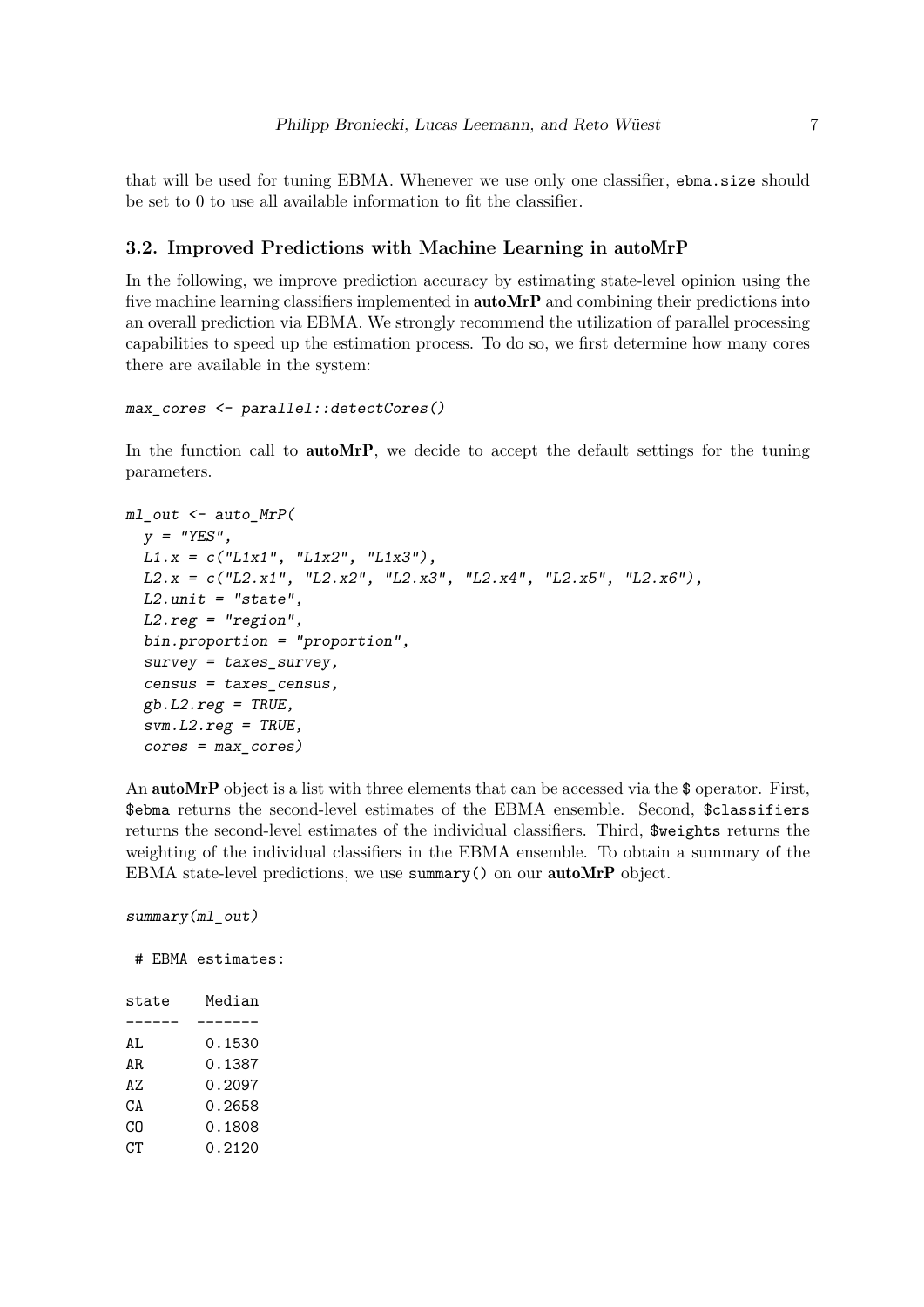| 0.1778<br>FL<br>0.1571<br>0.1792<br>with 38 more rows | DF. |  | 0.2120 |  |  |  |  |
|-------------------------------------------------------|-----|--|--------|--|--|--|--|
| GΑ<br>ТA<br>$\mathbf{1}$                              |     |  |        |  |  |  |  |
|                                                       |     |  |        |  |  |  |  |
|                                                       |     |  |        |  |  |  |  |
|                                                       |     |  |        |  |  |  |  |

Using summary() on an autoMrP object returns the estimates of the EBMA ensemble. In [Broniecki](#page-18-1) *et al.* [\(forthcoming\)](#page-18-1), we demonstrate based on US public opinion data compiled by [Buttice and Highton](#page-18-13) [\(2013\)](#page-18-13) for 89 survey items that the EBMA estimates outperform those of any individual classifier. Nonetheless, we may wish to inspect the predictions from individual classifiers. We can do so by calling summary() on the \$classifiers element.

```
summary(ML_out$classifiers)
```
# estimates of classifiers: best\_subset, lasso, pca, gb, svm state best\_subset lasso pca gb svm ------ ------------ ------- ------- ------- ------- AL 0.1328 0.1173 0.1491 0.1753 0.2042 AR 0.1123 0.1043 0.1189 0.1750 0.2002 AZ 0.2016 0.2343 0.2472 0.1783 0.1746 CA 0.3006 0.3197 0.2956 0.2174 0.1696 CO 0.1768 0.1965 0.1693 0.1819 0.1782 CT 0.2260 0.2341 0.1969 0.2131 0.1843 DE 0.2455 0.2321 0.1764 0.2109 0.1912 FL 0.1790 0.1861 0.1653 0.1784 0.1806 GA 0.1508 0.1310 0.1407 0.1759 0.1985 IA 0.1769 0.1850 0.1651 0.1789 0.1917 ... with 38 more rows

In addition, we can obtain information on the classifier weights in EBMA by calling summary() on the \$weights element.

```
summary(ML_out$weights)
```
# EBMA classifier weights:

| Classifier  | Weight |  |  |
|-------------|--------|--|--|
|             |        |  |  |
| lasso       | 0.2258 |  |  |
| рса         | 0.2116 |  |  |
| best subset | 0.2058 |  |  |
| gb          | 0.1809 |  |  |
| svm         | 0.1759 |  |  |

For additional information on the **autoMrP** summary method, refer to the help files using ?summary.autoMrP.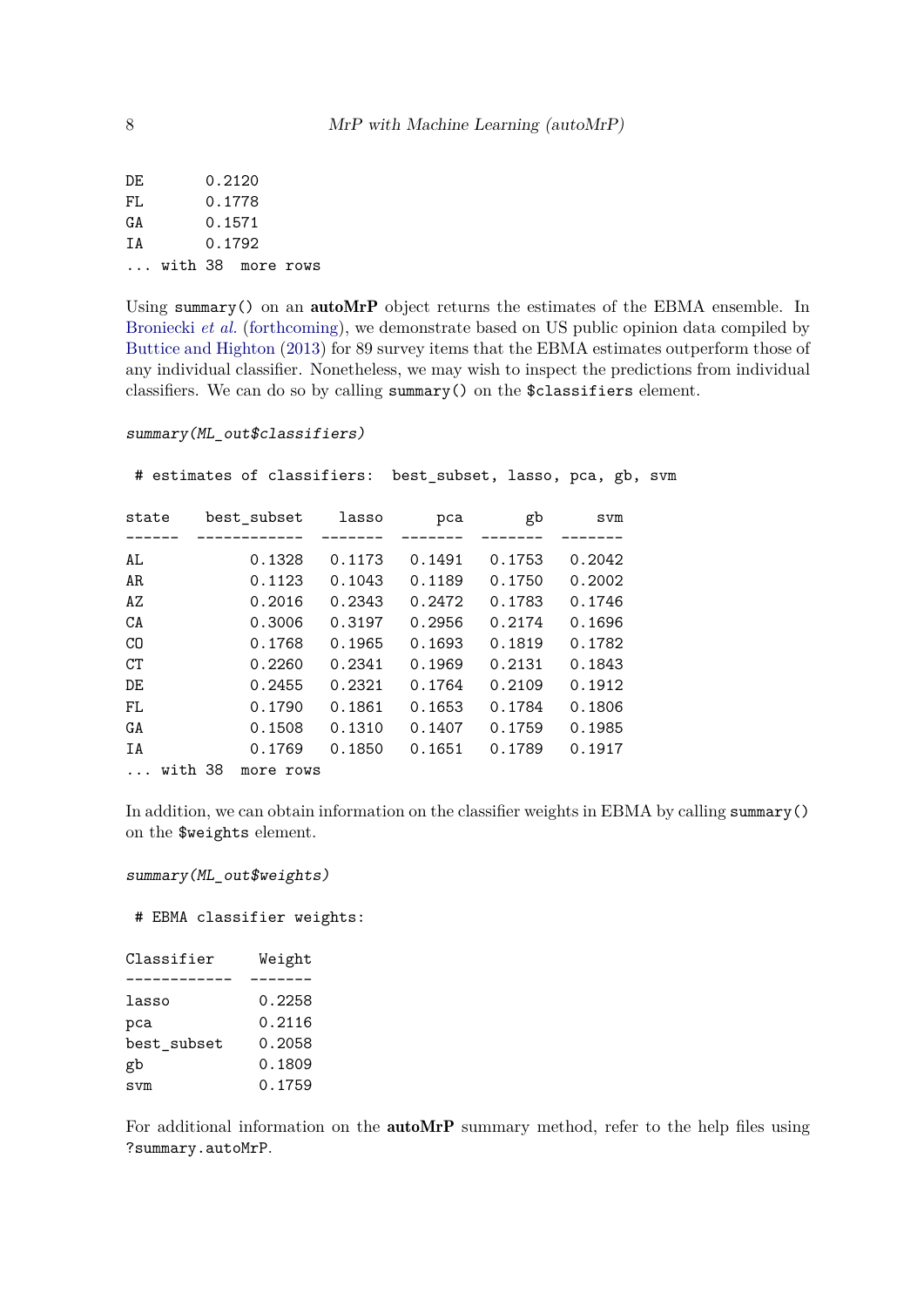How does the **autoMrP** machine learning approach fare compared to the standard MrP model? In most real-world applications, researchers do not know the true state (or lower-level unit) estimates. In our example, however, the survey data is a sample from a super-survey with 50,483 respondents. Using disaggregation on the super-survey, we obtain state estimates that should be close to the population truth and, therefore, treat them as the state-level "truth" (see [Buttice and Highton 2013;](#page-18-13) [Bisbee 2019;](#page-18-5) [Broniecki](#page-18-1) *et al.* [forthcoming\)](#page-18-1). We use these values as the ground truth in the following comparison, where we illustrate that by using machine learning we obtain more precise estimates than by relying on the standard MrP model.

Figure 1: Comparison of autoMrP Predictions with and without Machine Learning



Model Predictions (MrP vs autoMrP)

*Note:* State-level autoMrP predictions with machine learning (EBMA) and without (MrP). Both approaches use all context-level information. EBMA reduces the mean squared prediction error by 57%.

The **autoMrP** package can produce estimates based on any combination of the five implemented machine learning classifiers: (i) the multilevel model with best subset selection of context-level variables, (ii) the multilevel model with principal components of context-level variables, (iii) the multilevel model with L1 regularization (lasso), (iv) gradient tree boosting, and (v) support vector machine.

We now describe how **autoMrP** obtains the overall state estimates. In our example data set, context-level variables are not on the same scale. As a first step, autoMrP normalizes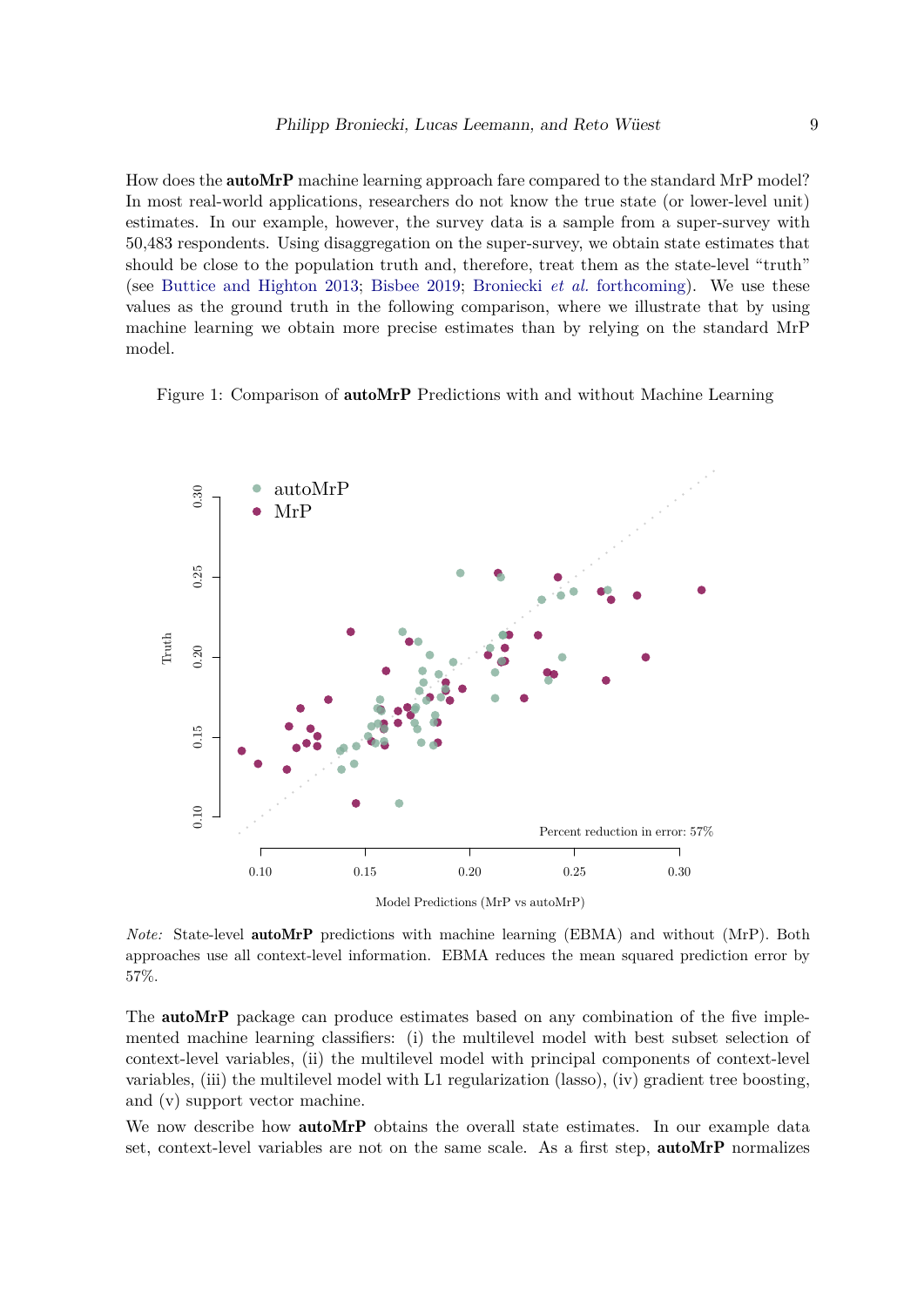context-level variables. Second, it adds the principal components of context-level variables to the survey and census data. Third, it splits the 1,500 observations in the sample into two parts. The first part is used for classifier training while the second is used for tuning EBMA.

All individual classifiers are tuned using cross-validation based on the first part of the observations. The survey respondents in our data are nested within states. The folds are constructed in a way so that all respondents from the same state are assigned to the same fold.<sup>[6](#page-9-0)</sup>

In the next step **autoMrP** post-stratifies the state estimates of the winning model specifications of the individual classifiers using the census data. Finally, overall state-level predictions are generated by averaging the results of the individual classifiers to an ensemble, using the Bayesian model averaging implemented in the R package EBMAforecast [\(Montgomery, Hol](#page-19-12)[lenbach, and Ward 2016\)](#page-19-12). In this last step, autoMrP tunes the EBMA model based on the second part of the observations.

#### **3.3. Uncertainty Estimates in** autoMrP

We implement uncertainty estimates via bootstrapping. Bootstrapping is computationally expensive. On a standard Windows machine with an i5-8400U processor with six cores and six threads, the following example took twelve hours to complete.

```
# Detect the number of cores
max_cores <- parallel::detectCores()
# Run autoMrP with ML & uncertainty
boot_out <- auto_MrP(
 y = "YES",
 L1.x = c("L1x1", "L1x2", "L1x3"),
 L2.x = c("L2.x1", "L2.x2", "L2.x3", "L2.x4", "L2.x5", "L2.x6"),
 L2.unit = "state",
 L2.reg = "region",
 bin.proportion = "proportion",
 survey = taxes_survey,
  census = taxes_census,
 gb.L2.reg = TRUE,
 svm.L2.reg = TRUE,
  cores = max_cores,
  uncertainty = TRUE)
```
In this example, we set the argument uncertainty  $=$  TRUE to carry out bootstrapping. In addition, the user may specify the argument boot.iter to set the number of bootstrap iterations. The argument defaults to 200 iterations. Running autoMrP with uncertainty estimates returns an object that contains estimates and weights for each bootstrap iteration. Calling summary() on this autoMrP object returns EBMA state-level median estimates, the lower and upper 95% confidence bounds as well as the minimum and maximum estimates

<span id="page-9-0"></span> $6$ The user may override this behavior so that observations are assigned to folds at random. However, We show in the appendix to [Broniecki](#page-18-1) *et al.* [\(forthcoming\)](#page-18-1) on pages 5–7 why our approach is superior and provide empirical evidence.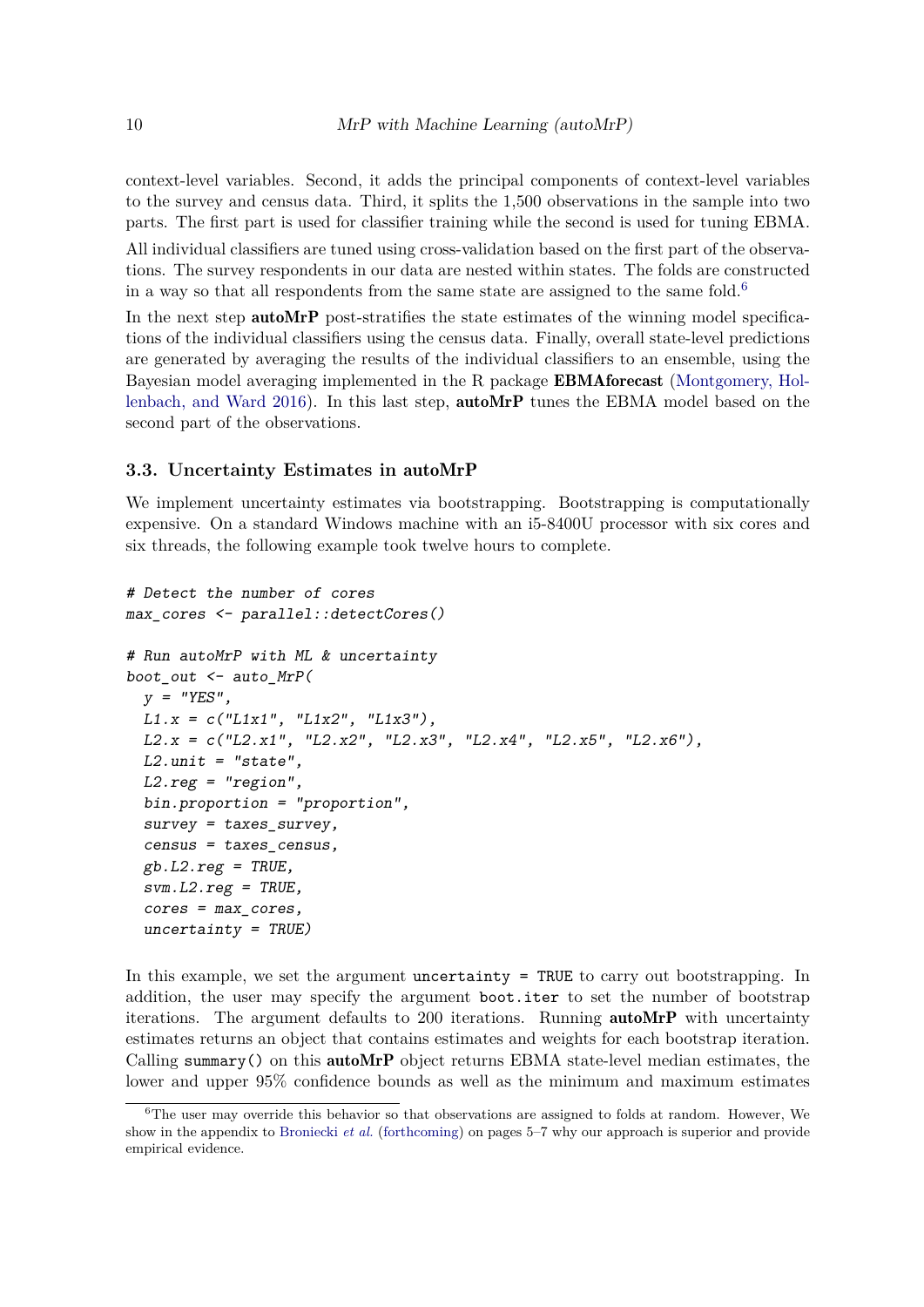by default. The user may specify the confidence level with the  $ci.lvl$  argument (default is  $ci.lvl = 0.95$ ). Specific classifiers can be inspected by setting the classifiers argument to one of the following: "best\_subset", "lasso", "pca", "gb", "svm", or "mrp" (please refer to the help files via ?summary.autoMrP for additional information).

*summary(boot\_out)*

# EBMA estimates:

| state          |            | Min. | Lower bound |        | Median | Upper bound | Max    |
|----------------|------------|------|-------------|--------|--------|-------------|--------|
|                |            |      |             |        |        |             |        |
| AL             | 0.0593     |      |             | 0.0897 | 0.1441 | 0.2118      | 0.2673 |
| AR             | 0.0408     |      |             | 0.0488 | 0.1118 | 0.1609      | 0.1965 |
| AZ             | 0.1298     |      |             | 0.1678 | 0.2457 | 0.3618      | 0.4261 |
| CA             | 0.1961     |      |             | 0.2312 | 0.2970 | 0.3848      | 0.4091 |
| C <sub>0</sub> | 0.0690     |      |             | 0.0989 | 0.1618 | 0.2231      | 0.2369 |
| CT             | 0.1113     |      |             | 0.1376 | 0.2053 | 0.2769      | 0.3115 |
| DE             | 0.1315     |      |             | 0.1419 | 0.2173 | 0.3368      | 0.4088 |
| FL             | 0.1145     |      |             | 0.1344 | 0.1835 | 0.2356      | 0.2519 |
| GA             | 0.0529     |      |             | 0.0877 | 0.1406 | 0.1877      | 0.2623 |
| ΙA             | 0.0733     |      |             | 0.1076 | 0.1589 | 0.2189      | 0.2543 |
|                | 38<br>with | more | rows        |        |        |             |        |

autoMrP has a plot method. Calling the plot() function on an autoMrP object returns EBMA state-level estimates as well as uncertainty bars if they were estimated via bootstrapping. The confidence level can be set with the  $ci.lvl$  argument (default is  $ci.lvl = 0.95$ ) and estimates for individual classifiers can be plotted by setting the algorithm argument to one of the follwing: "best\_subset", "lasso", "pca", "gb", "svm", or "mrp" (please refer to the help files via ?plot.autoMrP for additional information).

In [Figure 3](#page-12-0) we plot our model predictions and the 95% confidence intervals on the x-axis against the true state-level opinion on the y-axis.<sup>[7](#page-10-0)</sup> The confidence intervals for almost all state-level estimates overlap the diagonal, i.e., the true state-level opinion falls within the 95% confidence intervals for those estimates.

## **4. Implementation of autoMrP**

As illustrated by the above example, the auto\_MrP() function provided by the autoMrP package relies on four steps to produce small-area estimates: data preparation, training and tuning of individual classifiers, post-stratification of individual classifiers' predictions, and aggregation of individual classifiers' predictions via EBMA. Each step requires the user to make a number of decisions and pass them to the function via its arguments.

#### **4.1. Data Preparation**

The survey and census data sets are passed to the auto\_MrP() function as data.frames via

<span id="page-10-0"></span><sup>7</sup>True state-level opinion is based on disaggregation of the super survey. Please refer to [section 5](#page-15-0) for more detail.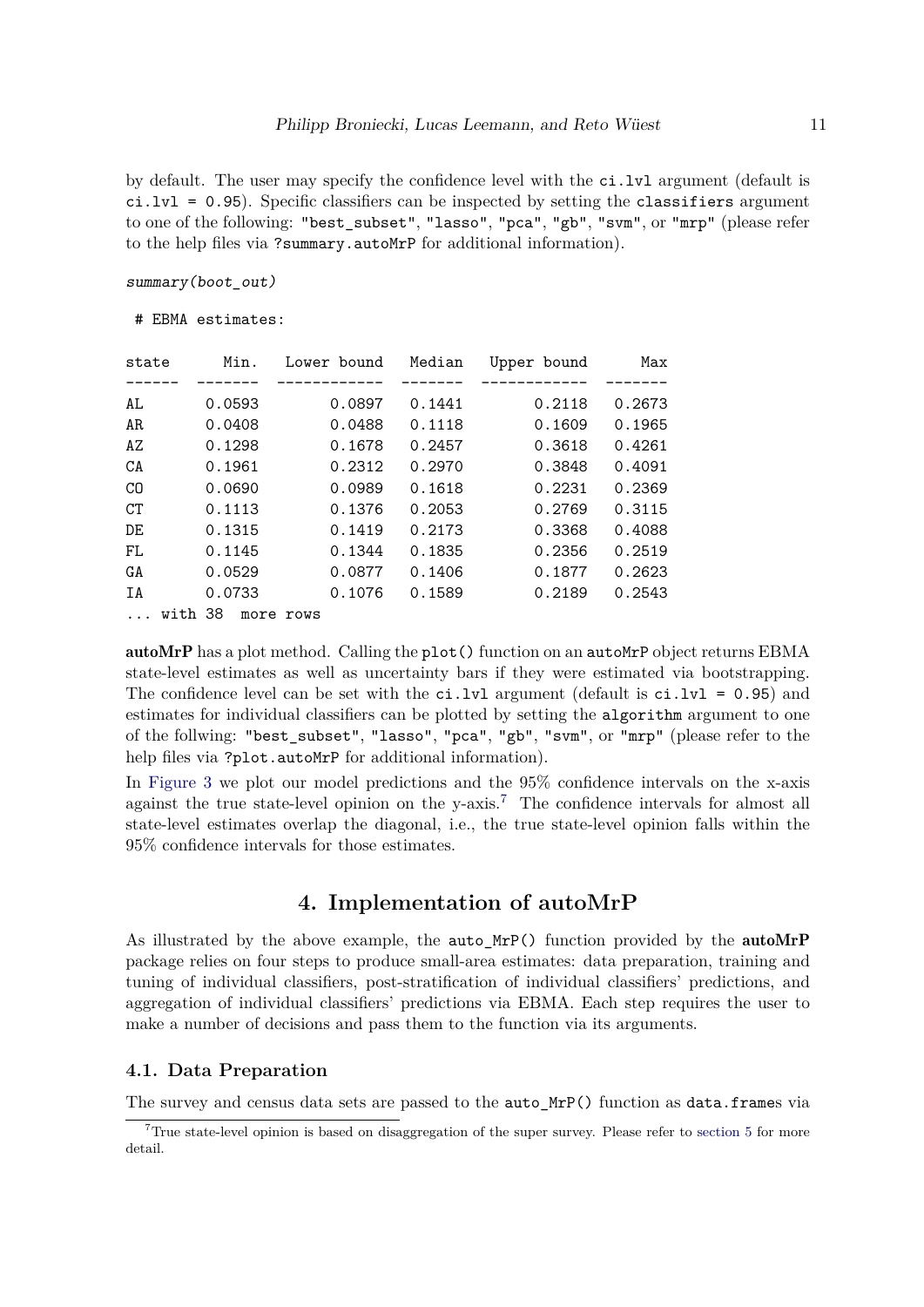

Figure 2: State-Level EBMA Estimates with 95% Confidence Intervals

the arguments survey and census. The survey data.frame must include the individual-level outcome variable specified by function argument y, the individual-level covariates specified by argument L1.x, the context-level covariates specified by argument L2.x, and the context-level unit specified by argument L2.unit, at which the outcome variable should be aggregated. Optionally, the survey data.frame can also include a variable, specified by L2.reg, that captures the hierarchical grouping of the context-level units (e.g., the geographic regions in which the subnational units are nested), a set of variables, specified by  $pcs$ , representing the principal components of the context-level covariates, and a variable, specified by folds, that determines the fold to which each observation in the survey data set is to be allocated (this can be either the EBMA fold or one of the *K* CV folds).

Setting folds = NULL implies that the user does not wish to provide a variable for the partitioning of the survey data into different folds. In that case, the user must specify the arguments ebma.size, k.folds, and cv.sampling in order for auto\_MrP() to perform the partitioning. Argument ebma.size is a number in the (closed) unit interval indicating the proportion of survey respondents to be allocated to the EBMA fold. It defaults to 1/3. Argument k.folds is an integer indicating the number of folds, *K*, to be used in the cross-validation of individual classifiers. Its default value is  $K = 5$ . Argument cv. sampling, finally, specifies whether the *K* cross-validation folds should be created by sampling context-level units, in which case the user sets  $cv$ . sampling = "L2 units", or by sampling respondents, in which case the argument is set to  $cv$ . sampling = "individuals". The default setting is  $cv$ . sampling = "L2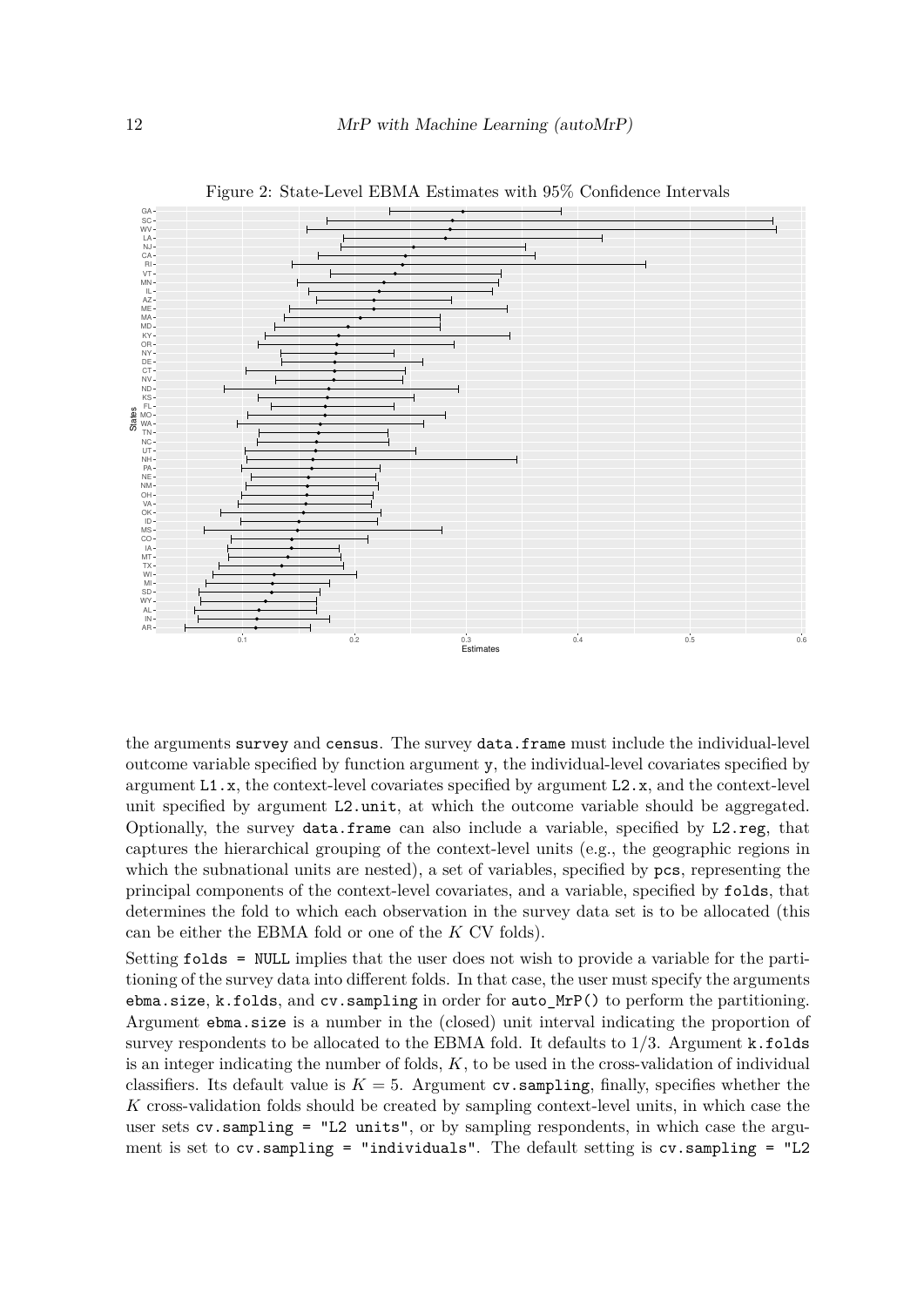

<span id="page-12-0"></span>Figure 3: autoMrP Estimates with Bootstraped Uncertainty

*Note:* State-level **autoMrP** point estimates and 95% confidence intervals.

## units".

Like the survey data.frame, the census data.frame must include the variables specified by L1.x, L2.x, and L2.unit and, optionally, can include the variables specified by L2.reg and pcs. In addition, the census data.frame must include either the bin.proportion, which is a variable containing the population proportion of individuals by ideal type and context-level unit, or the bin.size, which is a variable indicating the population bin size of ideal types by context-level unit.

Setting pcs = NULL means that there are no user-provided principal components (PCs) of the context-level variables in the survey and census data sets. In this case, auto\_MrP() uses the prcomp() function from the stats package to obtain the PCs of the context-level variables in the survey data. The PCs are then added to the survey and census data.frames. See ?stats::prcomp() for more information on the calculation of principal components.

By default, auto\_MrP() normalizes all context-level variables to have a mean of zero and a variance of one. Normalization is performed individually for the survey and census data set. Whether the context-level variables should be normalized is controlled by the logical argument  $L2.x.scale$ . If the user chooses to set  $L2.x.scale$  = FALSE, then the context-level covariates should be normalized prior to calling auto MrP().

## **4.2. Training and Tuning of Individual Classifiers**

The autoMrP package allows the user to fit either a single classifier or set of classifiers to the survey data. The predictions of the fitted classifier or classifiers are then post-stratified based on the census data and, if there are multiple classifiers, combined via EBMA. The classifiers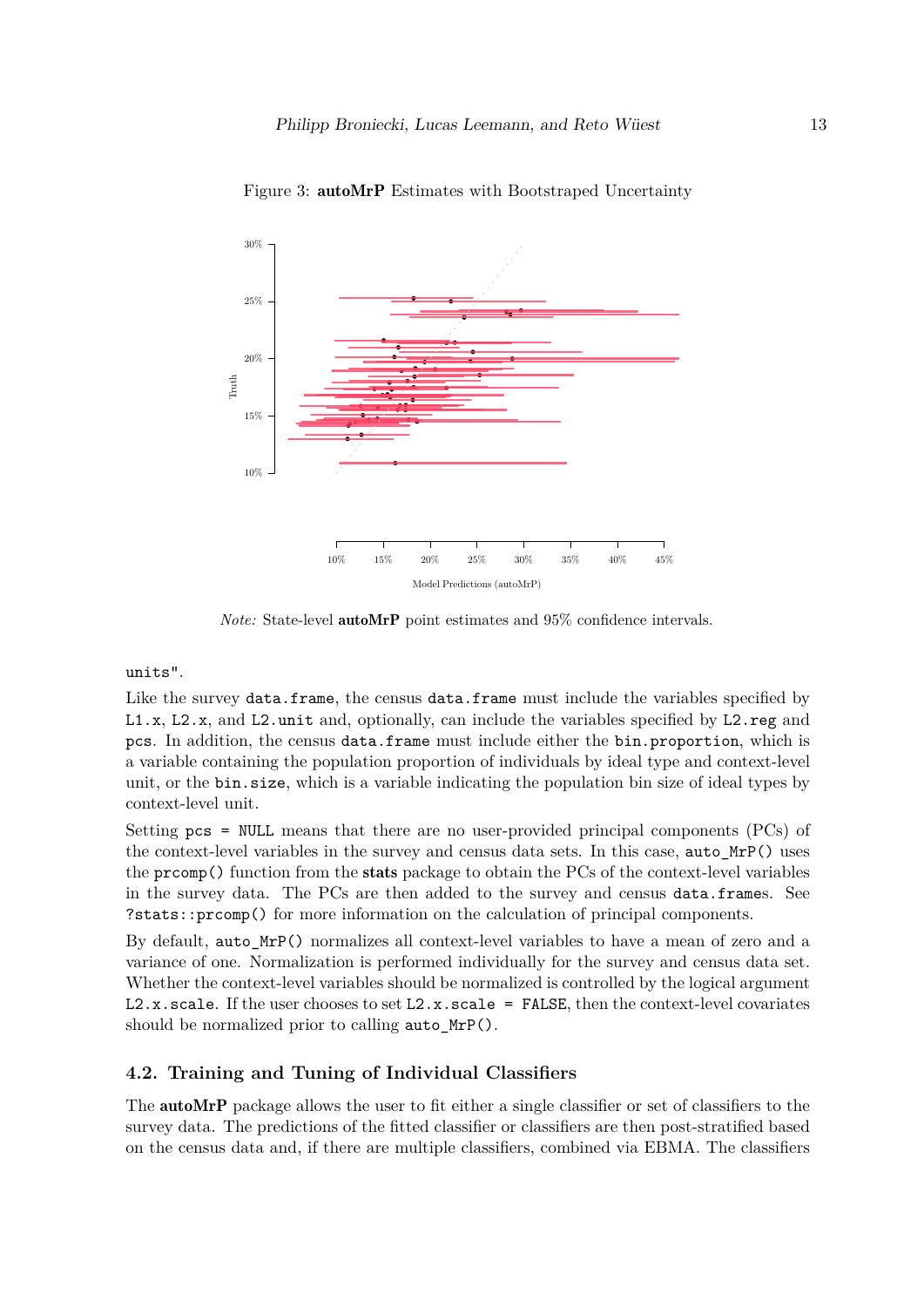currently supported by autoMrP are (i) multilevel regression with best subset selection of context-level covariates (Best Subset), (ii) multilevel regression with best subset selection of principal components of context-level covariates (PCA), (iii) multilevel regression with *L*1 regularization of context-level covariates (Lasso), (iv) gradient boosting (GB), (v) support vector machine (SVM), and (vi) standard multilevel regression (MRP). More classifiers may be added in future versions of the package. The user can choose to rely on any combination of these classifiers. For each individual classifier there is a logical argument that indicates, if set to TRUE, that the classifier should be used for prediction of the outcome or, if set to FALSE, that it should not be used in the prediction task. These arguments are best. subset, pca, lasso, gb, svm, and mrp. The arguments best.subset, pca, lasso, gb, and svm default to TRUE, while the argument mrp defaults to FALSE. The user can also control which context-level covariates should be considered by a classifier to predict the outcome. This can be done via the arguments best.subset.L2.x, pca.L2.x, lasso.L2.x, gb.L2.x, svm.L2.x, and mrp.L2.x. If these arguments are set to NULL, which is the default option, the respective classifier relies on all available context-level variables (i.e., all variables specified by L2.x). For GB and SVM, the user can additionally specify the logical arguments  $gb.L2.\text{unit}, gb.L2.\text{reg}, swm.L2.\text{unit},$ and svm.L2.reg. These arguments control whether the classifier should include dummy variables for the context-level units L2.unit and the groupings of context-level units L2.reg, respectively.

autoMrP draws on a number of existing packages to implement the above classifiers. The multilevel models in Best Subset and PCA are fit using the glmer() function from the lme4 package [\(Bates, Mächler, Bolker, Walker, Bojesen Christensen, Singmann, Dai, Scheipl,](#page-18-14) [Grothendieck, Green, and Fox 2019\)](#page-18-14). Lasso uses the glmmLasso() function from the glmm-Lasso package [\(Groll 2017\)](#page-19-13). GB relies on the gbm() function from the gbm package [\(Ridgeway](#page-20-4) [2007\)](#page-20-4). And SVM, finally, makes use of the svm() function from the e1071 package [\(Meyer,](#page-19-14) [Dimitriadou, Hornik, Wingessel, Leisch, Chang, and Lin 2019\)](#page-19-14). Please refer to the respective package reference manual for more information on these functions.

If included in the prediction task, classifiers Best Subset, PCA, Lasso, GB, and SVM are trained and tuned using *K*-fold cross-validation. This means that for each fold  $k \in \{1, \ldots, K\}$ , the classifiers are trained on all folds but the *k*th, which is used to evaluate the classifiers' prediction performance. To evaluate prediction performance, the user must specify the loss function and the unit for which prediction loss is calculated. The loss function is defined by the argument loss.fun and the user can choose between the mean squared error, by setting loss.fun = "MSE", the mean absolute error, by setting loss.fun = "MAE", binary crossentropy loss, by setting  $loss.time = "cross-entropy",$  the mean squared false error [\(Wang,](#page-20-5) [Liu, Wu, Cao, Meng, and Kennedy 2016\)](#page-20-5), by setting loss.fun = "msfe", the f1 score, by setting loss.fun = "f1", or any combination of those loss functions. The default setting is to use multiple loss functions with the setting  $loss.time = c("MSE", "cross-entropy",$ "msfe", "f1"). The unit for calculating prediction loss can be controlled via the argument loss.unit. Setting loss.unit = "individuals" means that performance loss is evaluated at the level of individual survey respondents and unit = "L2 units" means that it is evaluated at the level of context-level units. The default is to evaluate at both levels: loss.unit = c("individuals", "L2 units"). With evaluation based on multiple loss functions or both loss units, candidate tuning values are ranked according to their performance in each loss function or loss unit. The candidate tuning parameters with the lowest rank sum are chosen in classifier tuning. Ties are broken according to the order of the search grid.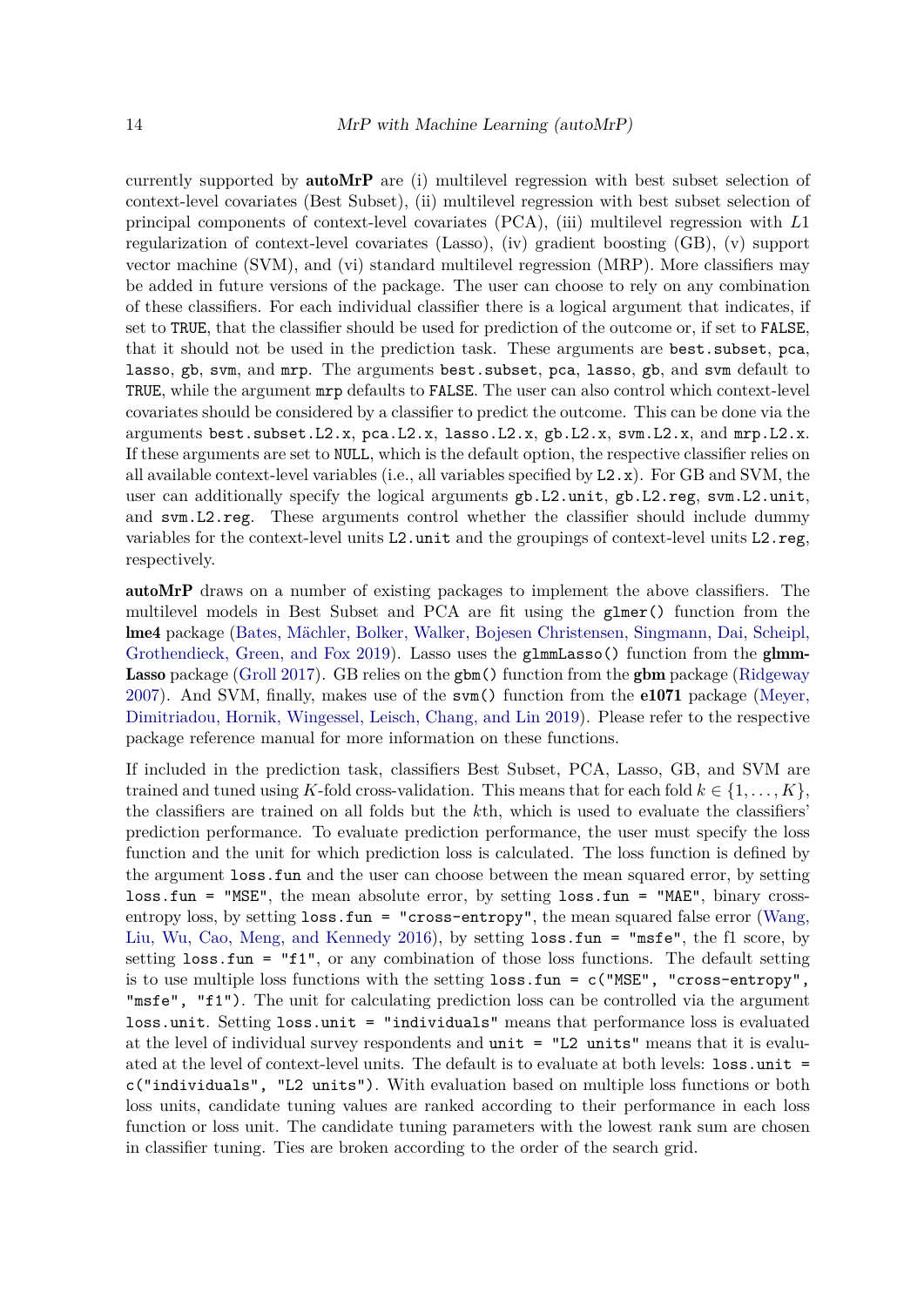Classifier tuning requires the user to specify grids of candidate values for the classifiers' tuning parameters. Best Subset and PCA do not have tuning parameters. For Best Subset, auto\_MrP() simply fits as many models as there are combinations of context-level variables (i.e.,  $2^k$ ). For PCA, auto\_MrP() proceeds in a similar way but replaces the context-level variables with their principal components and then estimates  $k+1$  models: the first model empty while the following models successively add the principal components.

The tuning parameter of Lasso is the penalty parameter  $\lambda$ , which controls the shrinkage of the coefficients of context-level variables. Its grid of candidate values is specified by the argument lasso.lambda. The argument lasso.lambda is a numeric vector of non-negative values.

GB comes with five tuning parameters: the interaction depth, which defines the maximum depth of each tree grown, the learning rate or step-size reduction, the initial tree number fit by GB, the increase in trees fit, and the maximum fit number. The argument gb.interaction.depth is a vector of positive integers that are candidate values for the interaction depth. Argument gb.shrinkage is a numeric vector whose (positive) values are candidates for the learning rate. Note that a smaller learning rate typically requires a larger number of trees. Argument  $gb.n.trees.init$  is an integer-valued scalar specifying the initial number of trees to fit by GB. Argument  $gb.n.trees.increase$  is an integer-valued scalar that specifies the step increase in the number of trees to fit (until the maximum number of trees has been reached). Argument gb.n.trees.max is an integer-valued scalar defining the maximum number of trees to fit by GB.

SVM requires the user to choose a kernel. The choice of the kernel is controlled by the argument svm.kernel, which can be set to any of the following values: "linear", "polynomial", "radial", or "sigmoid". Depending on which kernel the user has chosen, SVM has one or two tuning parameters: the SVM kernel parameter  $\gamma$  (for all kernel types except the linear one) and a parameter controlling the cost of constraints violation in SVM. Argument svm.gamma is a numeric vector whose values are candidates for *γ*. Argument svm.cost is also a numeric vector and its values are the candidates for the SVM cost parameter.

We recommend that users of the package explicitly set all tuning parameters even when they accept **autoMrP** defaults because the default values may change in future package versions.

## **4.3. Post-Stratification of Individual Classifiers**

After training and tuning the classifiers included in the prediction task, auto\_MrP() selects for each classifier the model with the smallest expected out-of-sample prediction error (as estimated by the cross-validation error). The ideal type-specific predictions of these "winning" models are then post-stratified based on the census data to obtain predictions for subnational units for each classifier.

## **4.4. Aggregation of Individual Classifiers by EBMA**

The final step in auto  $\text{MrP}()$  is to generate overall predictions for subnational units by averaging the predictions of individual classifiers using EBMA. auto\_MrP() performs EBMA relying on the calibrateEnsemble() function from the **EBMAforecast** package [\(Montgomery](#page-19-12) *[et al.](#page-19-12)* [2016\)](#page-19-12). The weights of classifiers in EBMA are determined based on the classifiers' prediction accuracy and the uniqueness of their predictions [\(Montgomery](#page-19-8) *et al.* [2012\)](#page-19-8). EBMA can be tuned through the argument ebma.tol. Argument ebma.tol is a numeric vector that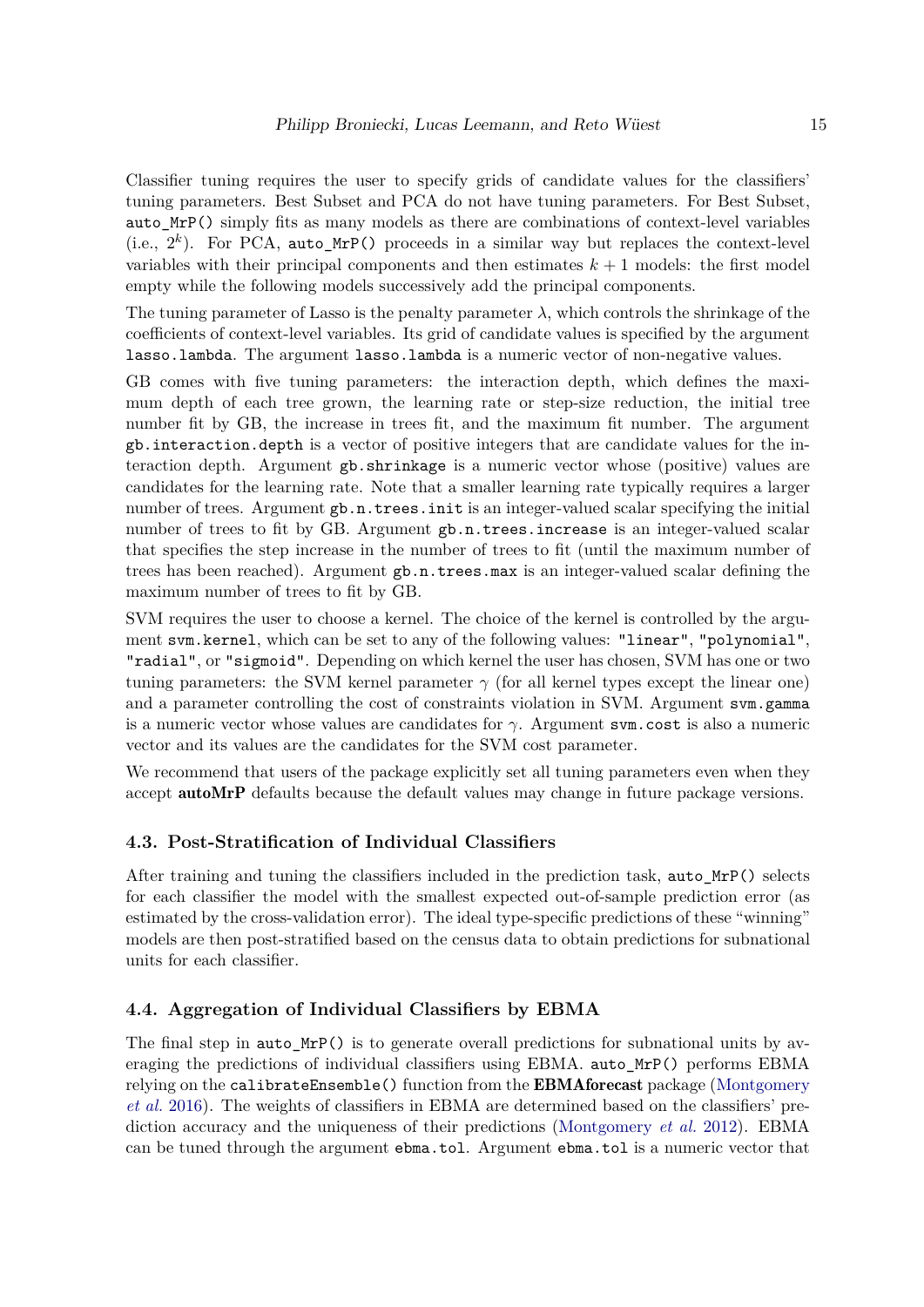contains the candidate values for tolerance in the improvement of the log-likelihood before the EM algorithm ends optimization. The default candidate values for the tolerance are 1e-2, 5e-3, 1e-3, 5e-4, 1e-4, 5e-5, 1e-5. Please refer to [Montgomery](#page-19-12) *et al.* [\(2016\)](#page-19-12) for advice on the specification of candidate values (autoMrP searches a wider grid of candidate values than recommended by [Montgomery](#page-19-12) *et al.* [2016\)](#page-19-12). By default, we draw 100 samples from the EBMA fold, which had not been previously used for classifier training. We use a bootstrapping approach where we draw the same number of respondents from each state and end up with 100 samples that are of about the same size as the original EBMA fold. The number of EBMA samples can be controlled via the ebma.n.draws argument. Note that EBMA tuning is time consuming and reducing the number of samples to be drawn or reducing the search grid will substantially speed up the prediction task.

# <span id="page-15-0"></span>**5. Comparison of** autoMrP **with Alternative Approaches**

For users interested in using more advanced MrP models that benefit from techniques of the statistical learning literature, there are currently three options: the SRP package by [Ornstein](#page-20-2) [\(2020b\)](#page-20-2), the BARP package by [Bisbee](#page-18-5) [\(2019\)](#page-18-5), and the autoMrP package by [Broniecki](#page-18-1) *et al.* [\(forthcoming\)](#page-18-1). All three packages are similar in that they rest on improved MrP models, but they differ in how exactly they improve upon classic MrP. In this section, we provide a comparison of the performance of the three packages. The comparison is carried out on a standard benchmark data set [\(Buttice and Highton 2013\)](#page-18-13) and shows that autoMrP outperforms the other two alternatives (SRP and BARP). In the following, we describe the setup to evaluate prediction performance of the three approaches.

We evaluate the approaches based on real-world public opinion data from five waves of two large US surveys. The data set was compiled by [Buttice and Highton](#page-18-13) [\(2013\)](#page-18-13) who used it to evaluate the performance of MrP and we follow their assessment approach here (see also [Bisbee 2019;](#page-18-5) [Broniecki](#page-18-1) *et al.* [forthcoming\)](#page-18-1). The data set consists of 89 survey items from the National Annenberg Election Studies (2000, 2004, and 2008) and the Cooperative Congressional Election Studies (2006 and 2008).

Each survey item in the data set is binary; coded 1 if the respondent is in favor of the question asked and 0 otherwise. The three individual-level predictors are *age group* (four categories), *education level* (four categories), and *gender-race combination* (six categories). In addition, [Buttice and Highton](#page-18-13) [\(2013\)](#page-18-13) add two context-level predictors: (i) the state *share of votes for the Republican candidate in the previous presidential election* and (ii) the *percentage of Evangelical Protestant and Mormon respondents.* In addition, we added another four contextlevel variables: (i) the *state percentage of the population living in urban areas*, (ii) the *state unemployment rate*, (iii) the *state share of Hispanics*, *and* (iv) the *state share of whites* [\(Broniecki](#page-18-1) *et al.* [forthcoming\)](#page-18-1).

The survey items address issues such as internet absentee voting, gay marriage, taxes versus spending, and a fence at the border with Mexico. Each survey item has at least 25,000 individual responses. Following [Buttice and Highton](#page-18-13) [\(2013\)](#page-18-13), we treat the state average "yes" response as the population "truth." We then draw a sample of 1,500 respondents for each item to represent the size of a typical national survey. Our samples are random draws where we ensure that we draw at least five respondents from each state.

We use the samples to generate state-level predictions with **autoMrP, SRP**, and **BARP** for all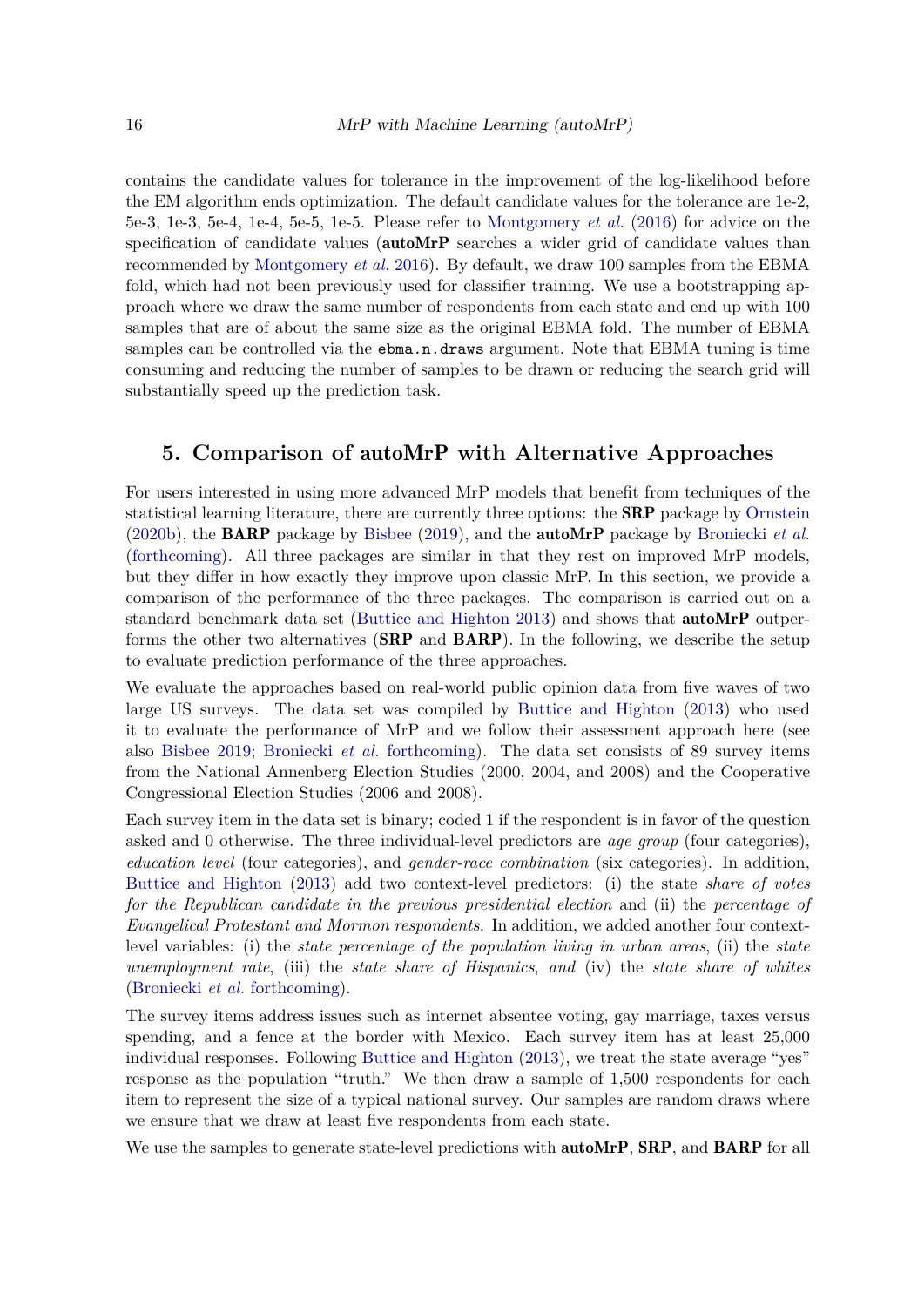

Figure 4: Comparison of the Prediction Performance

*Note:* Average MSE of state-level predictions over 89 survey items. *MrP* is the standard MrP model with all context-level variables. SRP is the [Ornstein](#page-20-6) [\(2020a\)](#page-20-6) package and BARP is the [Bisbee](#page-18-12) [\(2020\)](#page-18-12) package. Percentage numbers: Comparison to standard MrP model.

89 items. All packages make use of the same three individudal-level predictors, the six context-level variables as well as binary state and region variables.<sup>[8](#page-16-0)</sup> In addition, we also compare with a standard MrP model that uses all six context-level variables. The prediction accuracy is evaluated as the mean squared prediction error, comparing the state-level predictions of each package and the MrP model to the state-level "truth."

The results show that **autoMrP** provides the largest gain over the baseline (the standard MrP model) among the three approaches implemented in these packages. There are some potential explanations for this behavior. Comparing the autoMrP package to the BARP package, we note that BARP does not tune parameters and only relies on one classifier (BART). autoMrP and SRP rely on a set of classifiers and then combine the predictions from these different classifiers with a superlearner.

Comparing **autoMrP** with **SRP**, we see that we rely on EBMA while **SRP** relies on stacking. autoMrP engages more intensely in parameter tuning and does not just use default values in most classifiers. In addition, **autoMrP** also relies on a different approach for assigning observations to folds (see p.6 in [Broniecki](#page-18-1) *et al.* [forthcoming\)](#page-18-1). Finally, unlike SRP, we avoid *double-dipping* when tuning individual classifiers and aggregating the individual classifiers' predictions via the superlearner. Our comparison provides a first evaluation based

<span id="page-16-0"></span><sup>&</sup>lt;sup>8</sup>The default behavior of **autoMrP** is not to use binary state variables in the gradient tree boosting and support vector machine classifiers because this tended to somewhat reduce prediction accuracy of those classifiers in our tests. Here, however, we override this behavior to ensure that all packages use all available information.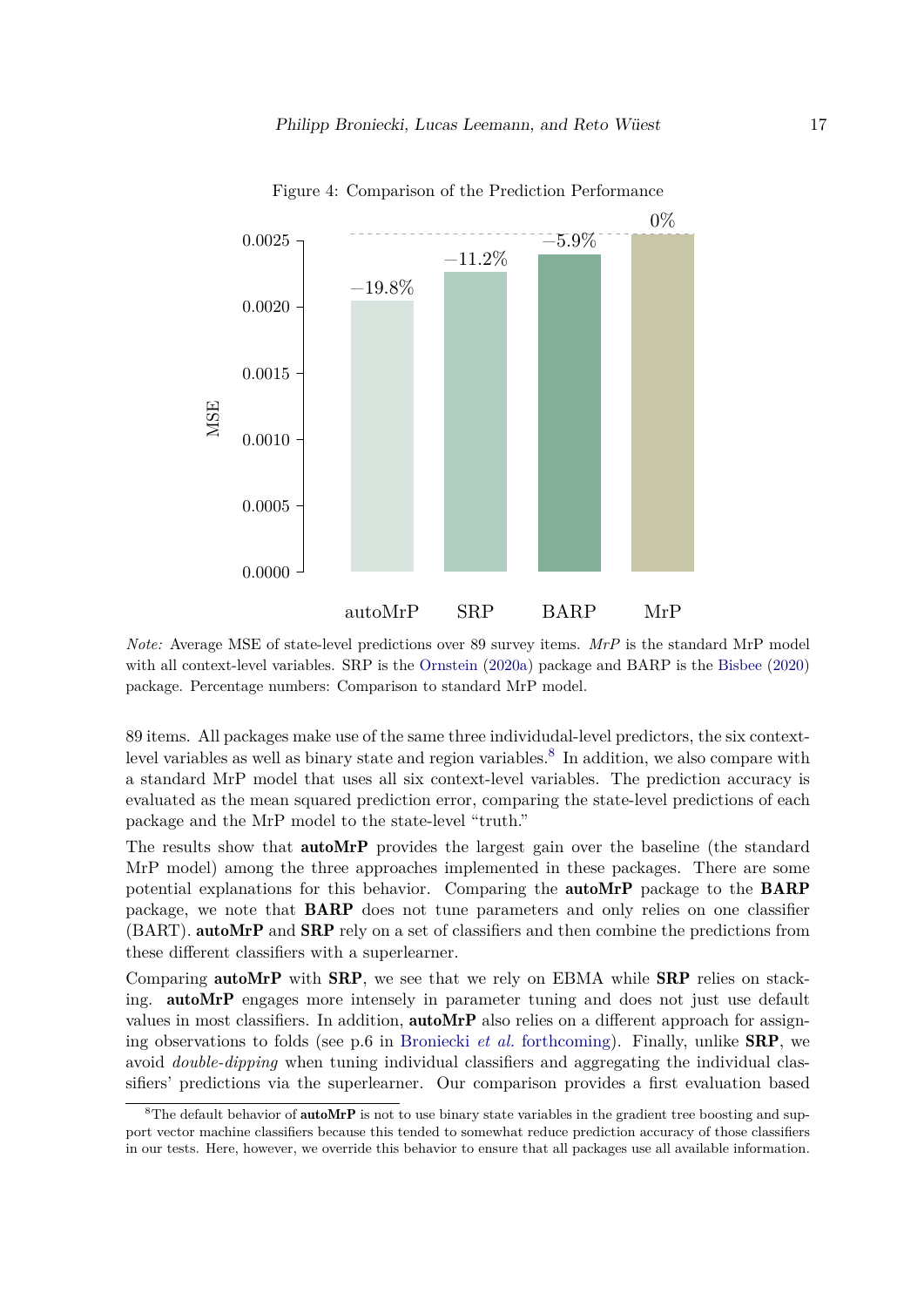on a very common data set and shows that with these data and under these circumstances autoMrP outperforms alternative packages improving upon standard MrP. While some of the highlighted differences indicate superior performance of autoMrP, we emphasize that the empirical evaluation is limited to a data set on US public opinion commonly used for assessing MrP models.

## **6. Summary and Discussion**

This article provided an introduction to **autoMrP**, which is a new R package allowing users to estimate classic MrP models as well as autoMrP models that rely on statistical learning methods. We first showed how using newer versions of MrP that rely on statistical learning outperform the classic model. We then moved on to a benchmark test between three packages that offer advanced MrP models and showed that autoMrP outperforms the two other approaches in terms of prediction accuracy on an often-used test data set.

Going forward, we want to make it possible to estimate some models in **autoMrP** via rstanarm rather than to rely on glmer models. In addition, we want to make it possible for users to include additional classifiers. The autoMrP procedure is in principle open to the inclusion of other classification methods and having this option will provide more flexibility and less dependency on package maintainers.

# **Computational details**

The results in this paper were obtained using  $R$  4.0.2 with the dplyr 1.0.2, foreach 1.5.0, doParallel 1.0.15, doRNG 1.8.2, magittr 1.5, lme4 1.1-23, glmnet 4.0-2, ranger 0.12.1, kknn 1.3.1, xgboost 1.2.0.1, caret 6.0-86, SRP 0.1.1, BARP 0.0.1.0001 and autoMrP 0.91 packages. R itself and all packages except SRP, BARP, and autoMrP used are available from the Comprehensive R Archive Network (CRAN) at <https://CRAN.R-project.org/>. The **SRP** package is available on GitHub at <https://github.com/joeornstein/SRP>, BARP is available on GitHub at <https://github.com/jbisbee1/BARP>, and autoMrP is availalbe on GitHub at <https://github.com/retowuest/autoMrP>.

# **Acknowledgments**

The names of the authors are listed alphabetically. Philipp Broniecki would like to acknowledge the support of the Business and Local Government Data Research Centre (ES/S007156/1) funded by the Economic and Social Research Council (ESRC) for undertaking this work. Lucas Leemann acknowledges funding from the Swiss National Science Foundation (Grant no. 183120) and the University of Zürich (Einrichtingskredit). Reto Wüest has received funding from the European Research Council (ERC) under the European Union's Horizon 2020 research and innovation program (ERC StG 2018 CONSULTATIONEFFECTS, grant agreement No. [804288]).

# **References**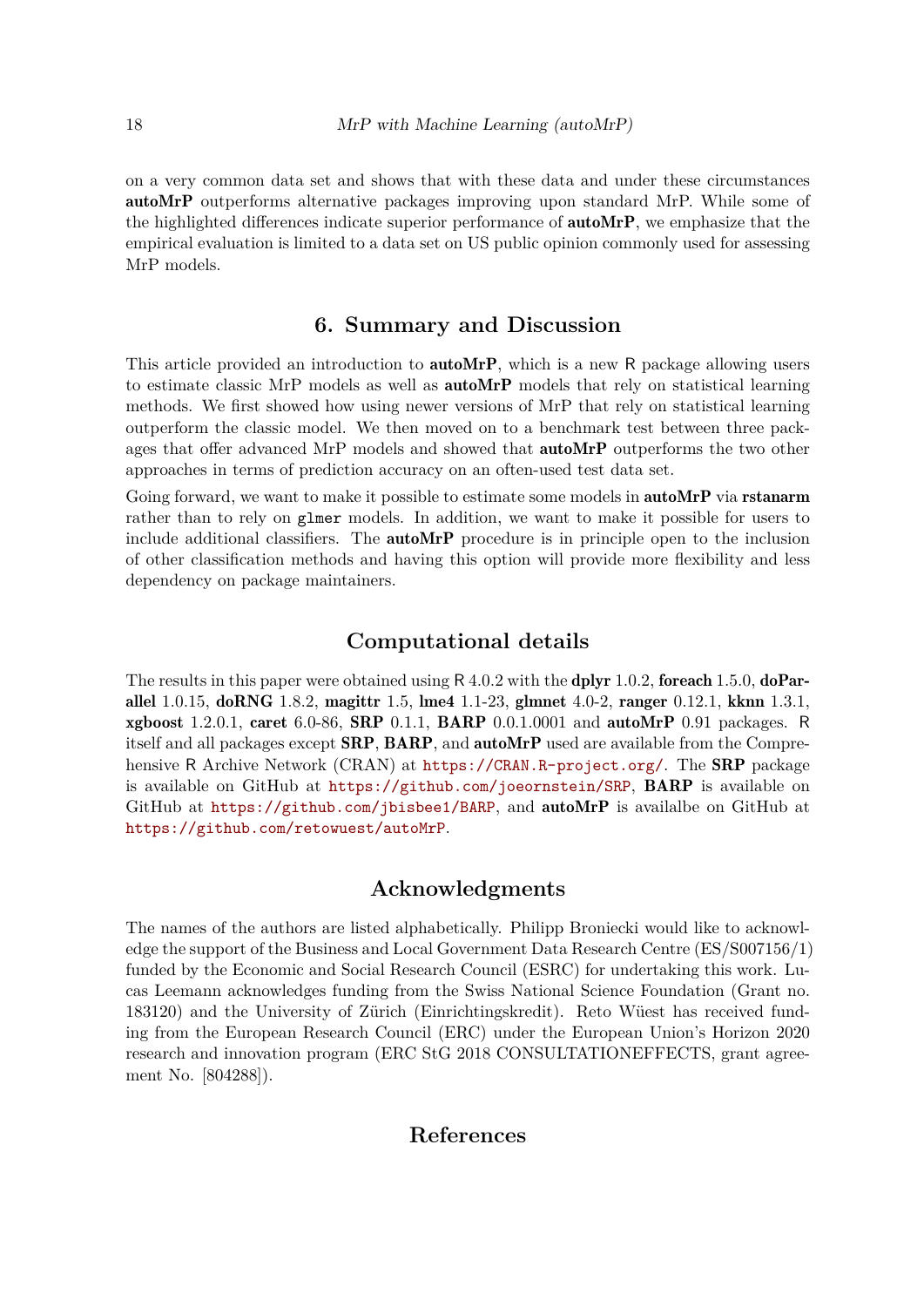- <span id="page-18-14"></span>Bates D, Mächler M, Bolker BM, Walker SC, Bojesen Christensen RH, Singmann H, Dai B, Scheipl F, Grothendieck G, Green P, Fox J (2019). "Linear Mixed-Effects Models using 'Eigen' and S4." Https://www.rdocumentation.org/packages/lme4/versions/1.1- 21/topics/glmer.
- <span id="page-18-5"></span>Bisbee J (2019). "BARP: Improving Mister P Using Bayesian Additive Regression Trees." *American Political Science Review*, **113**(4), 1060–1065.
- <span id="page-18-12"></span>Bisbee J (2020). *BARP: Mister P with Bayesian Additive Regression Trees*. New York University. R package version 0.0.1.0001, URL <https://github.com/jbisbee1/BARP/>.
- <span id="page-18-0"></span>Broniecki P, Leemann L, Wüest R (2021). "autoMrP: Multilevel Models and Post-Stratification (MrP) Combined with Machine Learning in R."
- <span id="page-18-1"></span>Broniecki P, Leemann L, Wüest R (forthcoming). "Improving Multilevel Regression with Post-Stratification Through Machine Learning (autoMrP)." *The Journal of Politics*.
- <span id="page-18-13"></span>Buttice MK, Highton B (2013). "How does multilevel regression and poststratification perform with conventional national surveys?" *Political Analysis*, **21**(4), 449–467.
- <span id="page-18-11"></span>Caughey D, Hartman E (2017). "Target Selection as Variable Selection: Using the Lasso to Select Auxiliary Vectors for the Construction of Survey Weights." *Unpublished manuscript*, **2017**.
- <span id="page-18-9"></span>Caughey D, Warshaw C (2015). "Dynamic estimation of latent opinion using a hierarchical group-level IRT model." *Political Analysis*, pp. 197–211.
- <span id="page-18-10"></span>Caughey D, Warshaw C (2016). "The dynamics of state policy liberalism, 1936–2014." *American Journal of Political Science*, **60**(4), 899–913.
- <span id="page-18-6"></span>Claassen C, Traunmüller R (2018). "Improving and validating survey estimates of religious demography using Bayesian multilevel models and poststratification." *Sociological methods & research*, p. 0049124118769086.
- <span id="page-18-2"></span>Downes M, Gurrin LC, English DR, Pirkis J, Currier D, Spittal MJ, Carlin JB (2018). "Multilevel regression and poststratification: A modeling approach to estimating population quantities from highly selected survey samples." *American journal of epidemiology*, **187**(8), 1780–1790.
- <span id="page-18-3"></span>Erikson RS, Wright GC, McIver JP (1993). *Statehouse democracy: Public opinion and policy in the American states*. Cambridge University Press.
- <span id="page-18-4"></span>Gelman A, Little TC (1997). "Poststratification into many categories using hierarchical logistic regression." *Survey Research*, **23**, 127–135.
- <span id="page-18-7"></span>Ghitza Y, Gelman A (2013). "Deep interactions with MRP: Election turnout and voting patterns among small electoral subgroups." *American Journal of Political Science*, **57**(3), 762–776.
- <span id="page-18-8"></span>Goplerud M, Kuriwaki S, Ratkovic M, Tingley D (2018). "Sparse Multilevel Regression (and Poststratification (sMRP))." *Unpublished manuscript, Harvard University*.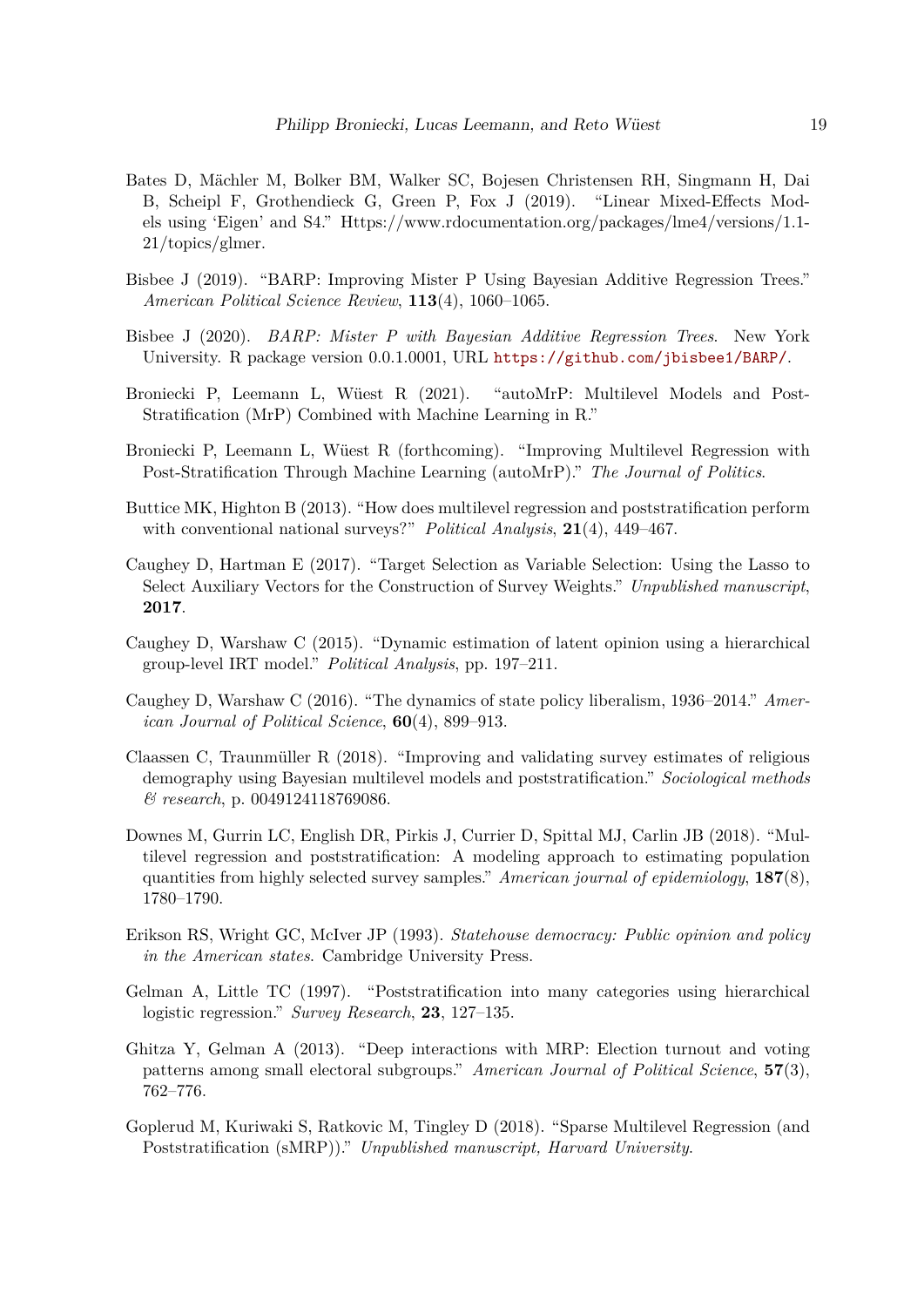- <span id="page-19-13"></span>Groll A (2017). "Variable Selection for Generalized Linear Mixed Models by L1-Penalized Estimation." Https://cran.r-project.org/web/packages/glmmLasso/glmmLasso.pdf.
- <span id="page-19-3"></span>Hanretty C, Lauderdale BE, Vivyan N (2018). "Comparing strategies for estimating constituency opinion from national survey samples." *Political Science Research and Methods*, **6**(3), 571–591.
- <span id="page-19-9"></span>Kastellec JP, Lax JR, Phillips J (2019). *Working Papers. "Estimating State Public Opinion with Multi-level Regression and Poststratification using R"*. Working Paper Princeton University. URL [https://scholar.princeton.edu/jkastellec/publications/mrp\\_](https://scholar.princeton.edu/jkastellec/publications/mrp_primer) [primer](https://scholar.princeton.edu/jkastellec/publications/mrp_primer).
- <span id="page-19-10"></span>Kennedy L, Gabry J (2020). "MRP with rstanarm." Rstanarm Vignettes.
- <span id="page-19-0"></span>Lax JR, Phillips JH (2009a). "Gay Rights in the States: Public Opinion and Policy Responsiveness." *American Political Science Review*, **103**(3), 367–386.
- <span id="page-19-1"></span>Lax JR, Phillips JH (2009b). "How Should We Estimate Public Opinion in the States?" *American Journal of Political Science*, **53**(1), 107–121.
- <span id="page-19-5"></span>Lax JR, Phillips JH (2012). "The Democratic Deficit in States." *American Journal of Political Science*, **56**(1), 148–166.
- <span id="page-19-11"></span>Leemann L (2018). *swissMrP: Multilevel Regression with Post-Stratification (MrP) for Switzerland*. University of Zurich. R package version 0.62, URL [https://cran.r-project.](https://cran.r-project.org/web/packages/swissMrP/index.html) [org/web/packages/swissMrP/index.html](https://cran.r-project.org/web/packages/swissMrP/index.html).
- <span id="page-19-6"></span>Leemann L, Wasserfallen F (2016). "The democratic effect of direct democracy." *American Political Science Review*, **110**(4), 750–762.
- <span id="page-19-2"></span>Leemann L, Wasserfallen F (2017). "Extending the Use and Prediction Precision of Subnational Public Opinion Estimation." *American Journal of Political Science*, **61**(4), 1003– 1022.
- <span id="page-19-4"></span>Leemann L, Wasserfallen F (2020). "Measuring Attitudes–Multilevel Modeling with Post-Stratification (MrP)." In L Curini, R Franzese (eds.), *The SAGE Handbook of Research Methods in Political Science and International Relations*, pp. 371–384. SAGE Publications Limited.
- <span id="page-19-14"></span>Meyer D, Dimitriadou E, Hornik K, Wingessel A, Leisch F, Chang CC, Lin CC (2019). "Misc Functions of the Department of Statistics, Probability Theory Group (Formerly: E1071), TU Wien." Https://cran.r-project.org/web/packages/e1071/e1071.pdf.
- <span id="page-19-8"></span>Montgomery JM, Hollenbach FM, Ward MD (2012). "Improving predictions using ensemble Bayesian model averaging." *Political Analysis*, **20**(3), 271–291.
- <span id="page-19-12"></span>Montgomery JM, Hollenbach FM, Ward MD (2016). *EBMAforecast: Ensemble BMA Forecasting*. R package version 0.52, URL [https://CRAN.R-project.org/package=](https://CRAN.R-project.org/package=EBMAforecast) [EBMAforecast](https://CRAN.R-project.org/package=EBMAforecast).
- <span id="page-19-7"></span>Montgomery JM, Olivella S (2018). "Tree-Based Models for Political Science Data." *American Journal of Political Science*, **62**(3), 729–744.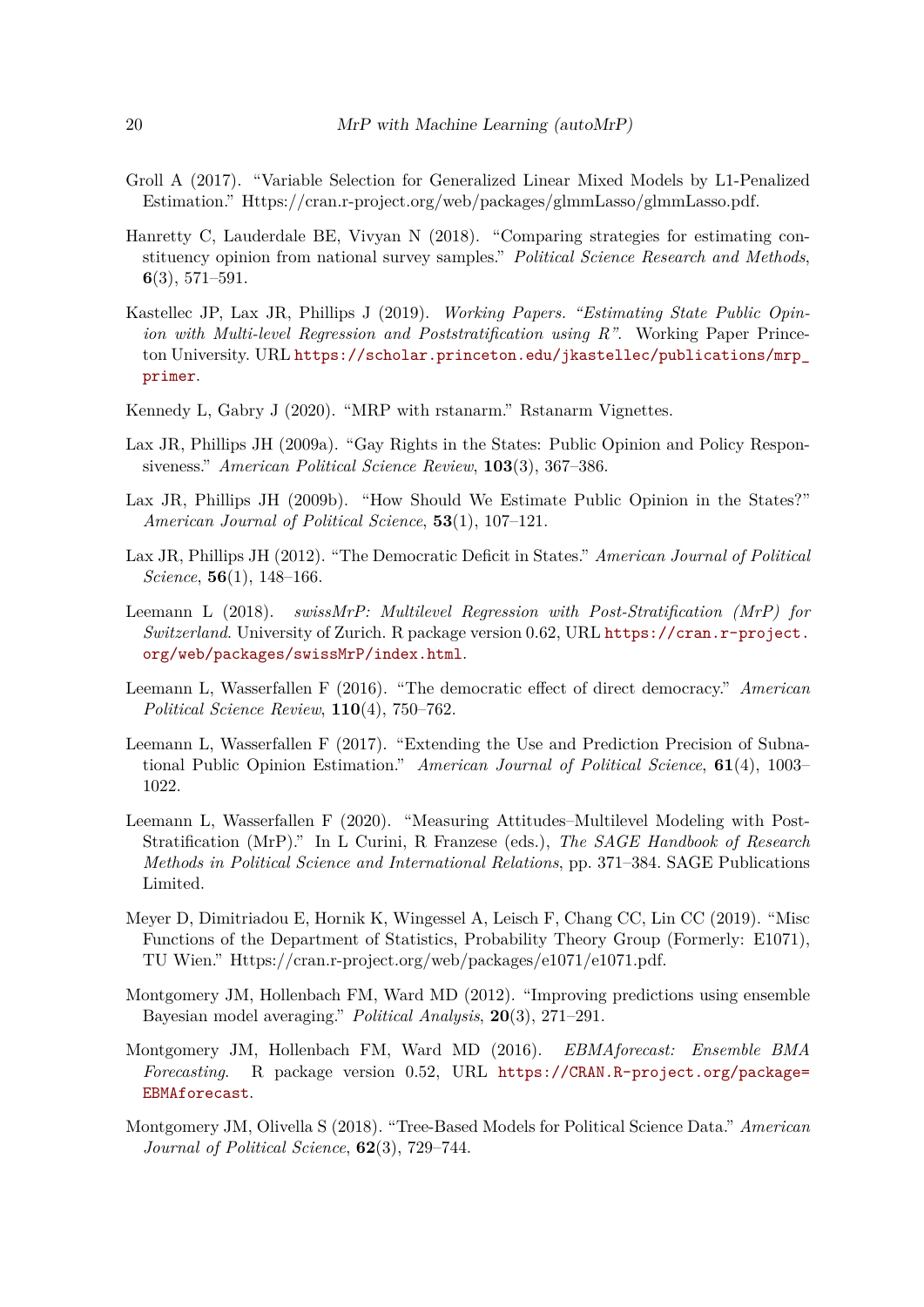- <span id="page-20-6"></span>Ornstein JT (2020a). *SRP: R Package for Stacked Regression and Poststratification (SRP)*. University of Georgia. R package version 0.1.1, URL [https://github.com/joeornstein/](https://github.com/joeornstein/SRP) [SRP](https://github.com/joeornstein/SRP).
- <span id="page-20-2"></span>Ornstein JT (2020b). "Stacked Regression and Poststratification." *Political Analysis*, **28**(2), 293–301.
- <span id="page-20-3"></span>Polley E, LeDell E, Kennedy C, Lendle S, van der Laan M (2019). *SuperLearner: Super Learner Prediction*. R package version 2.0-26, URL [https://cran.r-project.org/](https://cran.r-project.org/package=SuperLearner) [package=SuperLearner](https://cran.r-project.org/package=SuperLearner).
- <span id="page-20-4"></span>Ridgeway G (2007). "Generalized Boosted Models: A guide to the gbm package." Http://www.saedsayad.com/docs/gbm2.pdf.
- <span id="page-20-0"></span>Selb P, Munzert S (2011). "Estimating constituency preferences from sparse survey data using auxiliary geographic information." *Political Analysis*, **19**(4), 455–470.
- <span id="page-20-5"></span>Wang S, Liu W, Wu J, Cao L, Meng Q, Kennedy PJ (2016). "Training deep neural networks on imbalanced data sets." In *2016 International Joint Conference on Neural Networks (IJCNN)*, pp. 4368–4374. [doi:10.1109/IJCNN.2016.7727770](http://dx.doi.org/10.1109/IJCNN.2016.7727770).
- <span id="page-20-1"></span>Warshaw C, Rodden J (2012). "How Should We Measure District-Level Public Opinion on Individual Issues?" *Journal of Politics*, **74**(1), 203–219.

## **Affiliation:**

.

Philipp Broniecki Department of Political Science University of Oslo Eilert Sundts hus Moltke Moesvei 31 0851 Oslo, Norway E-mail: [philipp.broniecki@stv.uio.no](mailto:philipp.broniecki@stv.uio.no) URL: <https://philippbroniecki.com/>

Lucas Leemann Department of Political Science University of Zürich Affolternstrasse 56 8050 Zürich, Switzerland E-mail: [leemann@ipz.uzh.ch](mailto:leemann@ipz.uzh.ch) URL: <https://lucasleemann.ch>

Reto Wüest Department of Comparative Politics University of Bergen